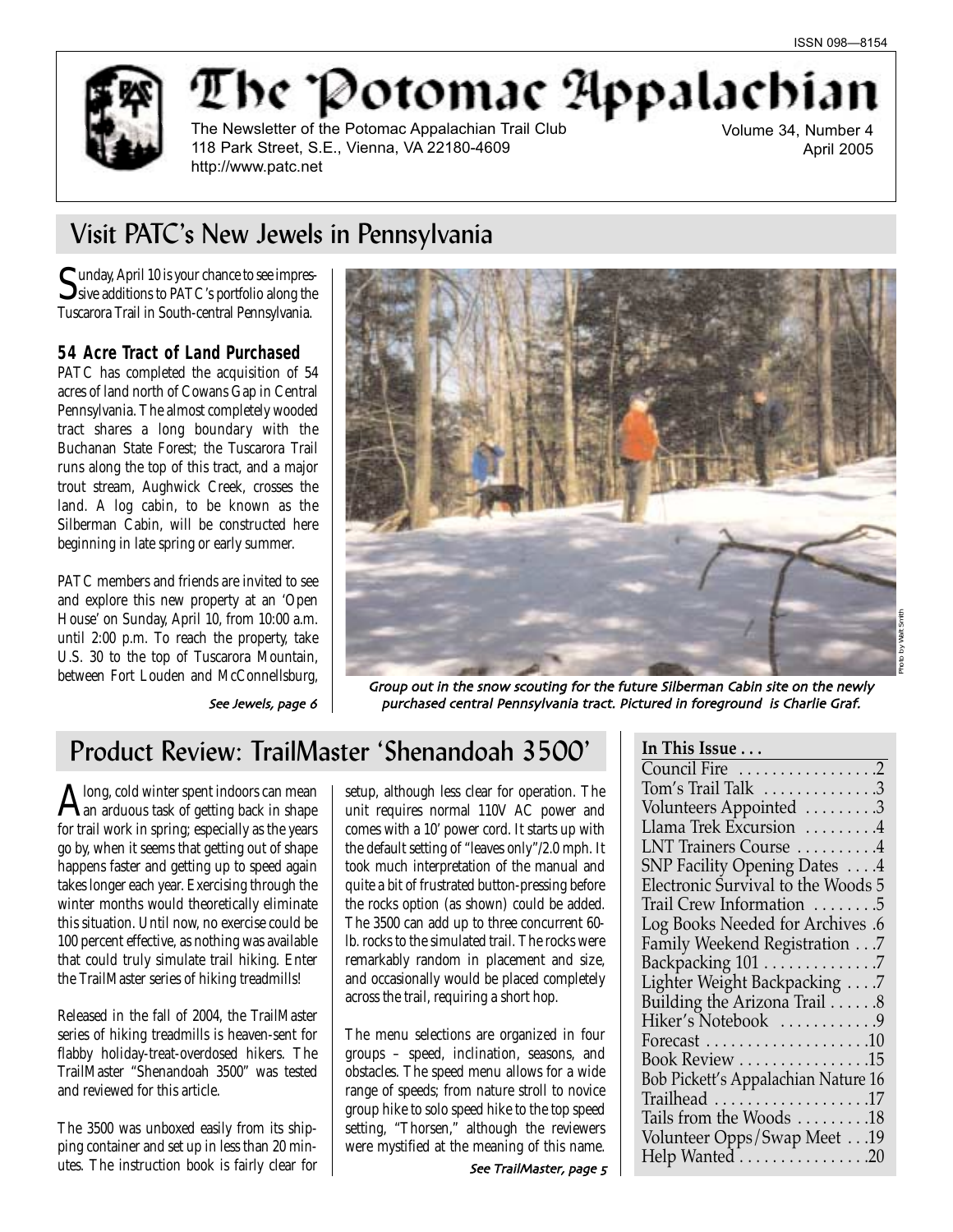## Council Fire

The Potomac Appalachian Trail Club's regularly scheduled Council Meeting was called to order at 7:00 p.m. on Feb. 8, 2005, at the Club Headquarters by Vice President-Operations, Bruce Glendening in the absence of President Tom Johnson. Bruce welcomed the new Committee chairs whom the ExCom had appointed: Alex McLellan, Publications, Tom Phillips, Public Affairs; Henry Horn, Shelters; and Ozana Halik, Mountaineering Section. Robert Humphry reported that Cliff Firestone's cat died in October. The Council had a responsibility to care for the cat as a condition of Cliff 's will (he had left money to the Club) – the cat was 23 years old. Wilson Riley announced that Jim Denham and Charlie Irvin were in the hospital and he encouraged those present to sign the get well cards that he had. Liles Creighton provided some background information on Charlie Irvin who took over the Tuscarora Trail in Pennsylvania, did an outstanding job, and rescued a couple of hypothermic hikers stranded in a shelter during a snowstorm, saving their lives. He is blind, can't hear well, and has been transferred to Johns Hopkins.

### **Finance**

Mickey McDermott wants to establish restricted accounts that more clearly track, for accounting purposes, how money from grants is spent; he will bring a proposal to Council next month. He introduced the motion to increase royalties (paid to authors for books published and sold by the club,) and to increase the Budget from \$4,200 to \$8,500. He also discussed the PATC budgeting procedures he is trying to establish so that there is more order to the budget process.

### **Trails and Lands**

Liles discussed the proposed chain saw policy which is in response to the SNP regulations and policy. PATC has had problems arranging training slots for all those needing this certification. Lewis Tract Manager Kyle Williams met with the developer who has agreed to provide a 100 ft. setback from the falls; the developer has recognized another spring that had not been previously noted, and has given a setback on that. He will provide an emergency access along the fireroad until the last lot is sold. Charlie Graf arranged a location for the storage container donated by NIH near Rt 70 about 10 miles south of Rocky Run, west of Frederick, at a place called Echo Lake. It had not yet been moved because of weather.

### **Volunteerism, Information, Education and Activities**

*Membership:* Pat Fankhauser reported for Georgeanne Smale, who was not present; membership was at 6479, 107 new members since Jan. 11, some drops, and a net loss of 23 members.

*Activities:* Preparations for the Family Weekend are coming along well. The correct date is April 16-17. There was a successful walk-through at Blackburn. The committee is reaching out to the Tuscarara Trail area, and wants to recruit more people as members. The committee is trying to reach out to the public by being represented at small fairs to bring in new members and develop interest in PATC.

*Risk Management:* Larry Marcoux reported on the first meeting of the Risk Management committee and identified a couple of areas which should be presented to ExCom.

*SMRG*: Peter Pennington reported that a meeting to be held at Blackburn was canceled due to weather. SMRG participated in one big search and held a successful training weekend at Prince William Forest with over 100 people trained. He also discussed Emergency Locator Transmitters (ELTs) and Personal Location Beacons (PLBs) (see article on page 5 of this issue).

*Trail Patrol*: Holly Wheeler reported on the hiring of a ridgerunner.

*Hikes*: Karen Brown reported that the committee will be submitting an excursion proposal to ExCom, July 29 - Aug. 6, 2005. ❏

*—Alan Day, Secretary*

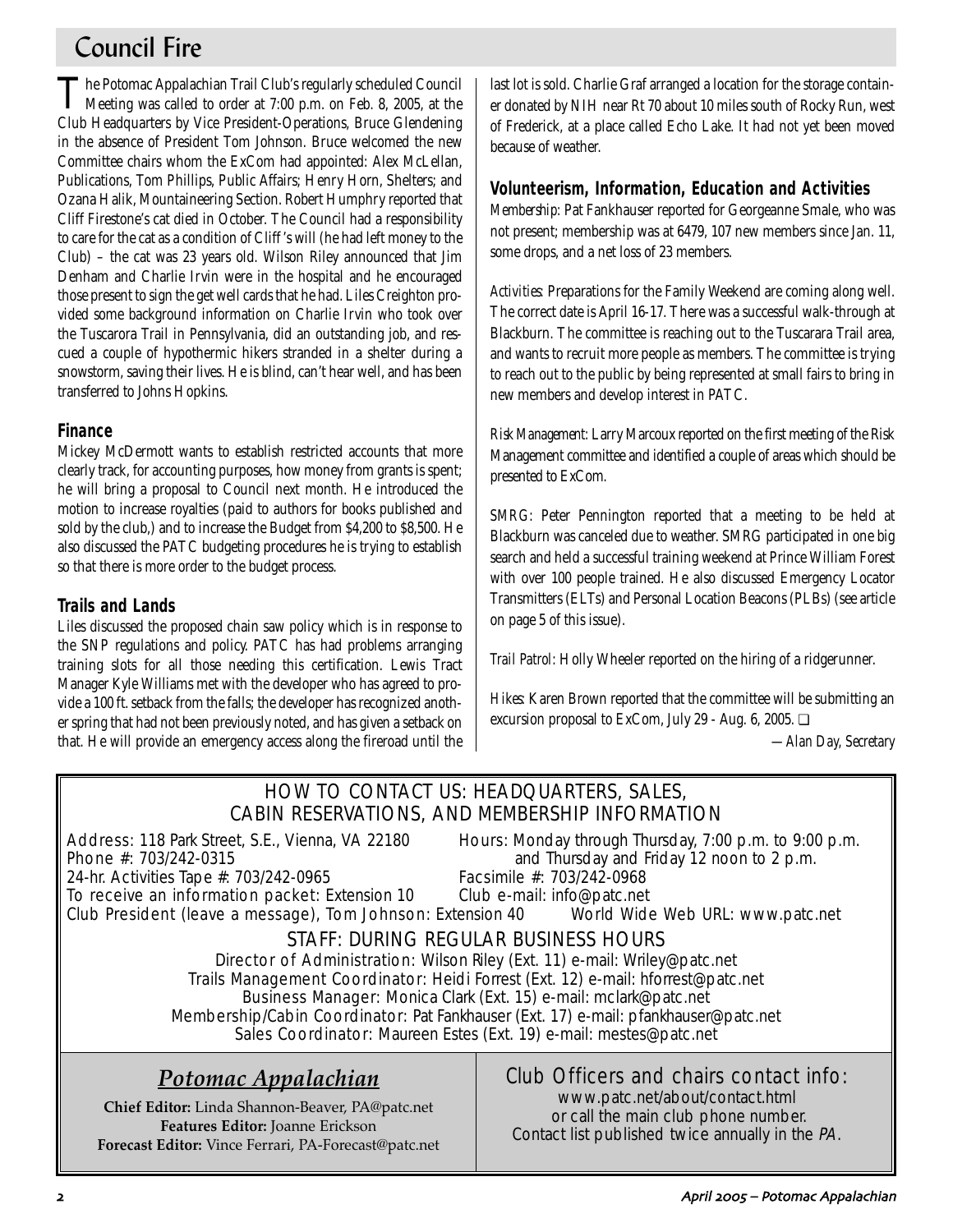## Tom's Trail Talk – What's Your Favorite Trail?

I am often asked this by people who presume<br>that I actually know a lot about hiking that I actually know a lot about hiking (which I don't), or think I have access to some extraordinary reserve of hiking experiences (which I haven't). But, though I lack the qualifications to answer the question, I am never at a loss for words. The Kalalau Trail, on the Hawaiian island of Kauai, is my alltime favorite hike. There is nothing like it anywhere.

Stretching eleven miles along the famous Napali Coast, it is a "ribbon of red dirt" (as a New York Times travel writer called it) that zig-zags along an otherwise inaccessible jungle coastline. As you begin, the Pacific Ocean is to your right, far below. To your left rise the cloud-fringed, jungle-cloaked mountains that are the wettest spot on earth (over 400 inches of rain a year). The waterfalls cascade down into the ravines that cut the coastline in an endless succession. You descend into the ravine, hop across the stream, ascend toward the coast, swing around the bend, then descend into the next ravine and cross the next stream.

The breakers crash into the coast, spray shoots up toward you, as you thread your way along the edge of the cliff. There are parts of this trail that are not recommended for the inexperienced, and at the trail head the rangers take your name, in case you disappear into the surf hundreds of feet below. They always want to know whose body has turned up. Kalalau trail is rated a nine on a scale of 10 for difficulty. Myself, I did not agree with the rating,



Tom's favorite trail to hike is the Kalalau Trail, on the Hawaiian island of Kauai.

as it appeared no more daunting, and certainly less strenuous, than some of the sheer ascents in the Whites. But perhaps the rating refers to long and arduous - it is 11 miles each way, and a day hike is 22 miles long. You have to keep moving if you want to do this one in a single day. Although there is no hand-overhand climbing, the trail is never level, always ascending or descending in a perfect infinity of undulations.

At the end of this trail is the famous Kalalau valley. Most people pack in, spend a few days in a valley with walls so steep that the beach is the only other access, and then pack out again. A day hike is not a sensible proposition, and is not recommended - which shows you how poor my own judgment is. I began my hike at dawn, and returned at dusk, taking time off only to eat lunch and to cool off at a beach near the trail head. That made it a 12-hour trek into an absolute hiking paradise.

Lace up your boots. This one is for you. ❏ *—Tom Johnson*

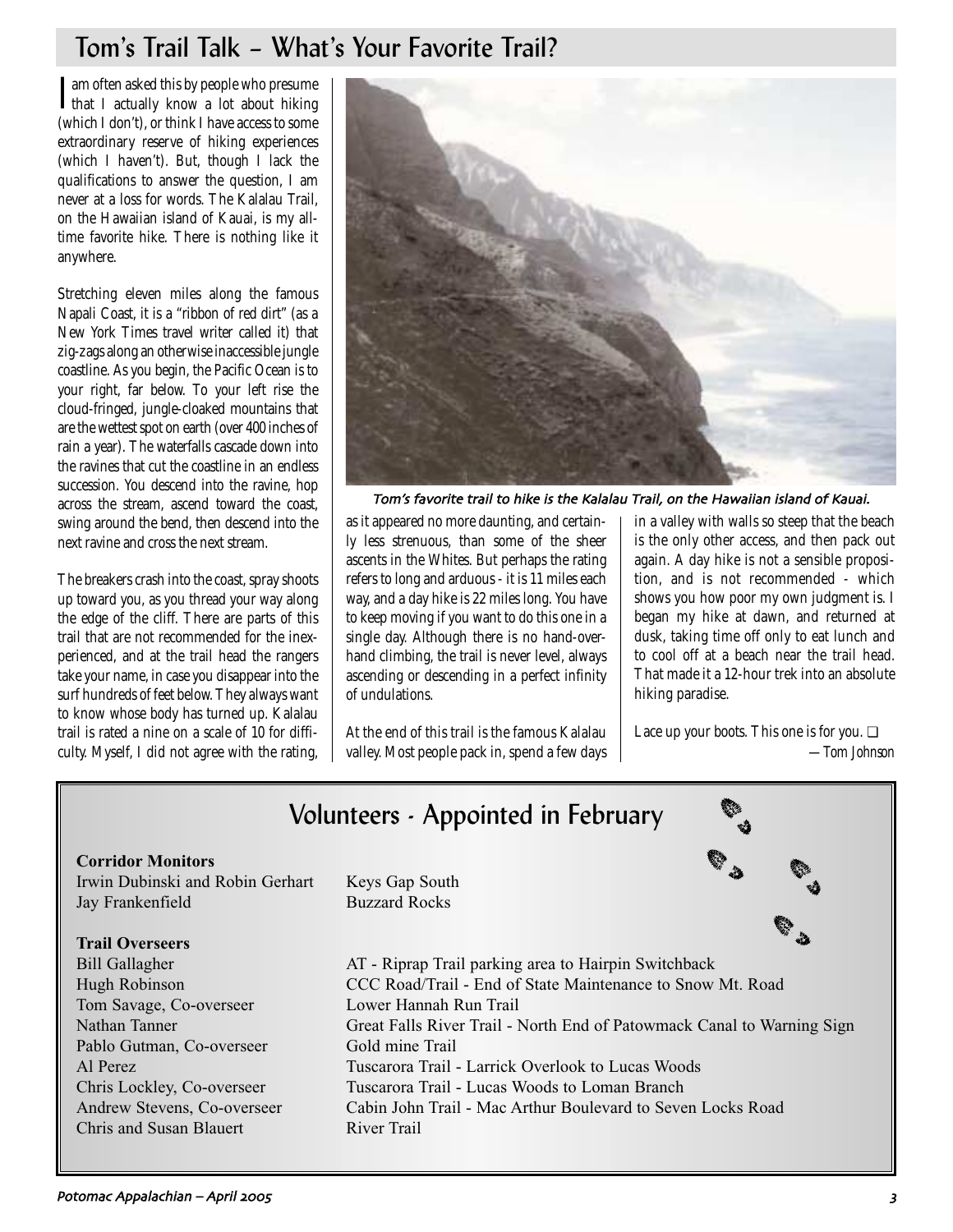## Newest PATC Excursion: Llama Trip in the Wind River Range  $\parallel$  Moran Announces Funding for Trails<br>in the Wind River Range  $\parallel$  Moran Announces Funding for Trails

 ${\rm A}$ seven-day Llama Trek into the Wind River Mountains west of Llander, WY, beginning the end of July, has now been approved as a PATC Excursion. This is a particularly appropriate trip for anyone who is capable of hiking eight miles per day on well graded, smooth trails at altitudes of 10,000 feet and above but is not able to arrange such a trip in to the high Rocky Mountains on his own. Tents, sleeping bags, and sleeping pads will be furnished by the Lander Llama Company and transported with all but your day pack on llamas to each campsite. All meals, furnished, cooked, and served by the outfitter, are first class and you can even express your food preferences in advance, including vegetarian. The organizer and his wife have been on two of these trips in the past and recommend the outfitter family and his staff without reservation. You will be impressed with the region and the company if you look at their Web site at www.LanderLlama.com. The all-inclusive trek fee is \$1,400 for the seven days. Information on modest group costs of car rental for one day, motel charges, and meals in advance of the Trek will be furnished to anyone interested.

Participants are responsible for their own transportation by air to the Riverton, WY, airport on July 29 where they will be met by the staff of the Lander Llama Co. and taken to a Lander Motel. The following day will be devoted to easy walks in the Shoshone National Forest to start getting accustomed to the altitude of up to 9,000 feet before returning to 7,000 feet at Lander for a second night. The Trek begins the next morning to the Cirque of Towers area of the Popo Agie Wilderness. It takes two days with one overnight encampment to cover the 14 miles to a base camp at the foot of the Towers. The pace is modest due to the altitude and allows plenty of time for photos and enjoyment of the views. Day hikes will be offered on the following days to the nearby Continental Divide and to other scenic places. The return to Lander will be on Aug. 6 with departure from there the next day.

For details on the excursion, contact Dave Appel (dwappel@juno.com) or by phone at the Bears Den Trail Center, 540/554-8708. ❏

# Included in Transportation Bill

Here is good news for trails enthusiasts – if it passes the Senate and Conference Committee. Congressman Jim Moran, Virginia Democrat, included \$1,000,000 in funding for the Potomac Heritage National Scenic Trail (PHNST) in the House-passed surface transportation reauthorization bill, H.R. 3, officially known as the "Transportation Equity Act: A Legacy for Users" (TEA-LU).

"Northern Virginians use trails for relaxing walks, exercise and as an option for commuting to work via bicycle," said Moran. "It is an integral part of making our urban region a more livable community."

The Potomac Heritage National Scenic Trail (PHNST) was established by Congress in 1968 as a component of the National Trails System. Linking the Chesapeake Bay to the Allegheny Highland, the PHNST, when completed, will traverse 450 miles providing a world-class experience for commuters and outdoor enthusiasts.

In Northern Virginia, federal, state and local government agencies are developing the PHNST as a trail network that will connect communities, historic sites and existing recreational trails while providing a safe and healthy alternative form of transportation. To date approximately 33 percent of the PHNST in Northern Virginia has been constructed. The planned 121 miles of trail in Northern Virginia represents approximately 26 percent of the total 450 miles of trail.

To learn more about the Potomac Heritage National Scenic Trail, you can visit the National Park Service website at www.nps.gov/pohe/. ❏

> *—Austin Durrer Press Secretary, Congressman James P. Moran*

## Potomac Appalachian Trail Club Trail Patrol Presents **Leave No Trace Trainers Course**

### April 11

This combination indoor classroom and outdoor field course is designed to enhance your understanding of Leave No Trace practices and ethics and to develop your confidence in teaching others about Leave No Trace. Through activities, field/classroom experience, and both formal and informal discussions, you will be challenged to develop your LNT skills and ethics. This is a fun class where all have a part in demonstrating the choices that can be made to minimize our impact on the land and our resources. It is hoped that graduates of this class will be willing to make LNT presentations to community groups when and if their schedules permit.

**Classroom:** Mon., April 11 - 7:30 p.m., PATC Headquarters, Vienna, Va.

**Weekend Field Program:** Sat. - Sun., April 16-17, SNP

**Cost:** \$35.00 for PATC Members, \$50.00 for Non-Members (Join PATC at the time of registration and get the member price!)

**Registration:** Send payment to PATC, LNT Trainers Course, 118 Park Street, SE, Vienna, VA 22180-4609.

**Information:** Mark Holland (markholland25@hotmail.com) 540/636-3639 (mornings only).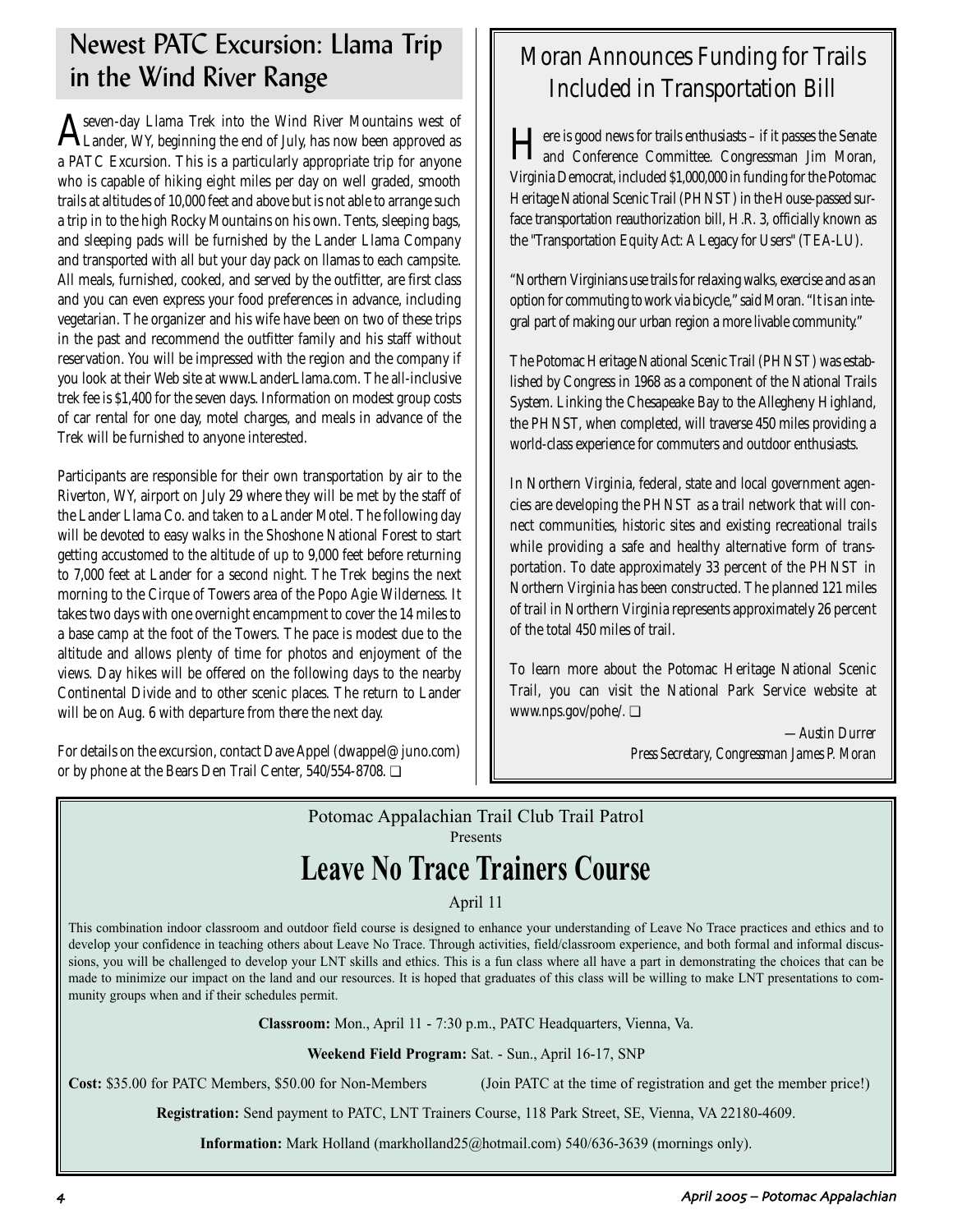# Electronic Survival Takes to Woods  $\left\| \frac{\text{TrainMaster, from page 1}}{\text{The inclusion mean all}} \right\|$

On July 1, 2003 it became legal to own and use a Personal Locator Beacon (PLB). This handheld, usually bright yellow, gizmo is designed to get a stranded hiker, canoeist, or whomever out of trouble. If triggered it sends a signal up to a satellite which in turn informs the Air Force who in turn informs the state, and, if it is Virginia, they inform the local sheriff. The sheriff may then go back to the state asking for resources and they may inform the Appalachian Search and Rescue Conference which informs SMRG whose members get out of bed (these things always happen at night) and SMRG comes a-looking.

The PLB contains a Global Positioning System device (GPS) so the Air Force knows the position, to a fair degree, of the person in trouble. The PLB also transmits, on a lower frequency, a directional beacon and SMRG is equipped with a highly sophisticated device, that has all the appearance of being made from bent wire coat hangers, to close in on the stranded person. Unfortunately the transmitted signal tends to bounce off wet rocks and valley sides, so using this kit needs much practice. Also, as the PLB needs to be small to be attractive to hikers, it will have a limited battery life. This is, at least, a minimum of 24 hours (in theory).

People purchasing a PLB are required to register their ownership with NOAA. There are those who might feel such registration infringes on their privacy, but being electronic, PLBs risk going off just at the wrong moment. Far better that the owner be contacted by telephone and mutter a polite 'sorry' to the sheriff than have 40 hungry SMRGies arriving on the doorstep two hours later.

If you are in trouble and you do trigger off a PLB, then please hunker down and enjoy the view or feed the squirrels. The GPS will have given us (or our colleagues across the country) your coordinates. Tracking somebody with our bent coat hangers is difficult enough, but to track a moving target becomes nigh impossible and it is every SMRGies ambition to find the lost person as quickly as possible and to get back to bed. SMRGies can be very grumpy if it has been found that the subject has added to the problem by being silly. ❏

> *—Peter Pennington Shenandoah Mountain Rescue Group*

# **Big Changes for Trail Patrol on the PATC Web site**

Trail Patrol has been busy updating and expanding its corner of the PATC Web site to better serve PATC members and the public. The site has information on hiking gear and safety, backpacking, protect ing the backcountry by practicing Leave No Trace techniques, and on joining Trail Patrol so you can help us to educate others on safe and responsible enjoyment of the outdoors.

Check us out at www.patc.net/volunteer/trailpatrol

The inclination menu allows for the options "C&O Towpath," "Dickey Ridge," "Stony Man," "Whiteoak Canyon," up to "Robertson." The treadmill also allows for declination, though this was not tested.

The obstacles menu is the most challenging to operate. The 3500 allows only for rocks, sticks, and mud puddles. By default, leaves were always present, but could be turned off by selecting "summer" on the seasons menu. It was difficult to fine-tune

the level of each from the poorly-designed button interface. Each setting seemed to be remarkably realistic, although after a few hours of use it was noticed that the rock shapes were tending to repeat. I would not advise using the mud puddles option if you have the TrailMaster set up on a light-colored carpet.

Other TrailMasters in the series of hiking treadmills have simpler and richer feature sets. The Sugarloaf 2500 allows for leaves only, and only occasionally will present a stick. The Clingmans Dome 4500 provides a much denser obstacle set, and can even be put in overseer mode. Overseer mode presents the user with blowdowns up to 12 inches in diameter, and allows for pausing of the unit while a blowdown is cut and removed. A handy sheath for a 21" and 13" Corona saw is an option. In overseer mode, a wide range of random features are presented to be dealt with by the user, including briars, encroaching weeds, silted-in waterbars, and eroded channels. An upgrade to the computer firmware in the 4500 can add a simulated voice of the district manager, either commending the user for each job well done, or an admonishment that the obstacles were not removed properly or safely. A service award rocker bar is produced for every 50 hours in overseer mode, although one has to notice it on the tread and pick it up before it goes by.

TrailMaster, Inc. has indicated that the new models Springer 5500 and Katahdin 6500 will be released next autumn, which further the overseer simulation functions and include chainsaw certification for users who correctly deal with 50 sequential blowdowns. These models will feature the simulated voice of C.T. Campbell when the "help" button is pressed.

All in all, the testing group was impressed by the TrailMaster Shenandoah 3500 despite the minor glitches and rough edges. At a cost of \$4,000 list, it can be a vital means of ensuring that springtime no longer means sore hiking muscles. Available from TrailMaster, Inc., Box 0401, Gotchaux, MD 22222, www.patcaprilfool.com. □

*–Tom Jimlin, PATC Overseer*

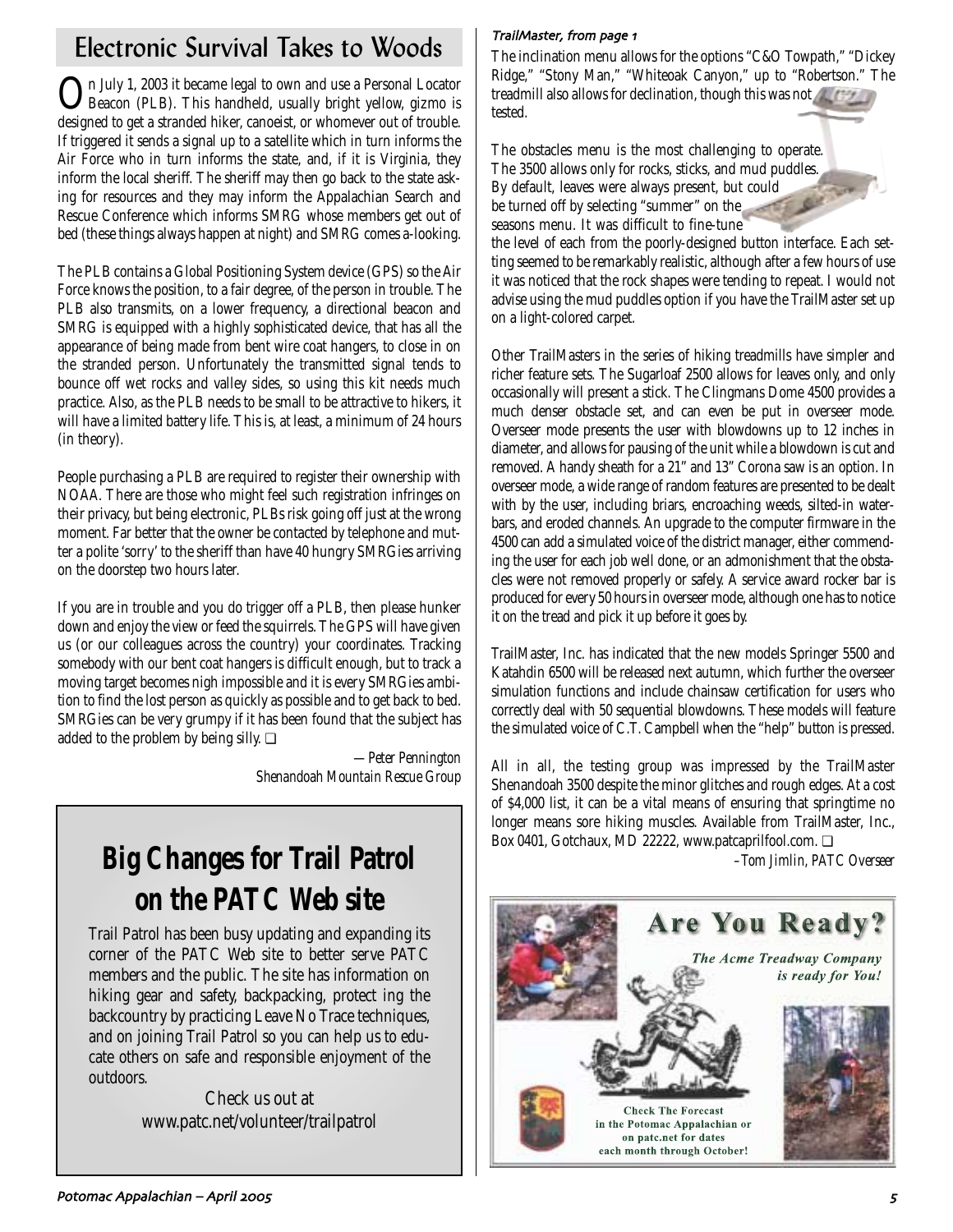# Old PATC Shelter and Cabin Log Books Needed for Archives

One may think that old log books would-n't be too important to the general public, but that isn't the case. The club's archives are often host to college students, historians, authors, or columnists who peruse penned stories in those log books. It's actually a good deal of fun to read entries. Even though old log books left at the cabins may be considered part of the renter's entertainment, storing them at headquarters keeps them from becoming too dog-eared or worse – fire starter. The history in them is invaluable and irreplaceable. Any who have spent time in a shelter or cabin, even decades ago, are able to look back and see what you wrote. But only if the logs reside in the archives.

We'd like to get the word out, especially to shelter and cabin overseers, to retrieve old log books and send them in to Carol Niedzialek, Archivist, at PATC Headquarters 118 Park Street, SE Vienna, VA 22180. The latest log books we have on the shelf are:

#### Jewels, from page 1

Penn. At the top of the mountain turn north onto Aughwick Rd., and proceed to Cowans Gap State Park. At the junction with Richmond Rd. continue north on Aughwick Rd., 4.6 miles and turn right onto a dirt road (opposite 11203 Aughwick Rd.) Follow the dirt road downhill and cross Aughwick Creek. Continue straight ahead for 500 feet, and someone will be there to greet and orient you to the property.

### **Dedication of Buchanan Shelter**

PATC's newest shelter, the stunning Big Mountain Shelter, is completed and in use. The shelter, just minutes from the Tuscarora Trail in the Buchanan State Forest, will be dedicated at 2:30 p.m., Sunday, April 10. Join us to see this new gem, and perhaps hike on the recently completed four mile relocation of the trail. To reach the shelter, follow the directions above to Aughwick Rd. Take Aughwick Rd. north 1.75 miles and bear right onto the gravel Tower Rd., follow to the loop at its end, about 1.75 miles from Aughwick Rd., to the yellow-gated fire road. Hike down this fire road about 20 minutes to the shelter.

### **Hike Relocated Section of the Tuscarora Trail**

The relocation of a four-mile-plus section of the Tuscarora Trail has recently been opened. This new route, which begins at PATC's Simonson Tract and goes to the old fire tower site on Big Mountain, is mostly wooded and in the Buchanan State Forest. Several spectacular views to the valleys east or west are present, and four miles of road walking on Aughwick and Tower Roads have been eliminated.

An alternate method of getting to the shelter dedication ceremony is to join North Chapter Hike Leader Chris Firme on a hike over this newly opened section of the Tuscarora Trail. Chris will leave the Simonson Tract, just south of U.S. Rt. 30 at 10:00 a.m., arriving at the shelter in time for the dedication ceremony. Call or e-mail Chris for more information (717/765-4833; bncfirme@innernet.net). ❏

*–Jim Peterson*

### **Cabins (last date on shelf):**

**Blackburn Trail Center (1993) Catoctin Cottage (4-02) Cliff's House (2-02) Corbin (7-00) Doyles River (7-97) Myron Glaser (2-02) Glass House (2-01) Olive Green (4-01) Hermitage (10-02) Highacre (8-02) Jones Mountain (11-82) Little Orleans (7-96) Meadows (2-03) Michener (11-03) Milesburn (2-88) Morris (2-01) Mutton Top (1-03) Pocosin (8-74) Range View (7-93)** 

**Rock Spring (3-03) Schairer Trail Center (none) Weaver (4-00)** 

## **Shelters (last date on sÏhelf):**

**Antietam (6-02) Birch Run (7-03) Calf Mountain (7-02) Philip Cowall (7-02) Cowan's Gap (none) Crampton Gap (7-01) Devils Racecourse (7-03) Dick's Dome (6-02) David Lesser (7-02) Manassas Gap (9-03) Pinefield Hut (11-02) Pinnacle (11-03) Rocky Mountain (6-03) Toms Run (7-02)** 

*—Patricia Fankhauser Cabins Coordinator* 

## **SNP Facility Opening and Closing Dates for 2005**

Dickey Ridge Visitor Center April 16 – Nov. 27 Elkwallow Wayside March 25 – Oct. 30 Mathews Arm Campground May 27 – Oct. 30 Skyland Resort March 24 – Nov. 27 Harry F. Byrd Visitor Center April 2 – Nov. 27 Big Meadows Lodge April 28 – Nov. 6 Big Meadows Wayside March 25 – Nov. 27 Big Meadows Campground March 25 - Nov. 27 Big Meadows Shower/Laundry March 25 – Nov. 27 Lewis Mountain Cabins April 29 – Oct. 30 Lewis Mountain Campstore **April 29 – Oct. 30** Lewis Mountain Campground April 29 – Oct. 30 Dundo Campground April 15 – Oct. 30 Loft Mountain Wayside May 6 – Oct. 30 Loft Mountain Campstore May 20 – Oct. 30 Loft Mountain Shower/Laundry May 20 – Oct. 30 Loft Mountain Campground May 20 – Oct. 30 Loft Mountain Information Center Closed

### **Visitor Centers**

Dickey Ridge Visitor Center

April 16 – May 28 – Thursday through Monday May 29 – Oct. 29 – Open seven days a week Oct. 30 – Nov. 27 – To Be Determined Harry F. Byrd Visitor Center

April 2 – Oct. 29 – Open seven days a week Oct. 30 – Nov. 27 – To Be Determined

Big Meadows Campground will open on a first-come, first-served basis on March 25. Sites will be available under the reservation system beginning May 10, through Oct. 31. Big Meadows Campground will revert to first-come, first-served from Nov. 1 through Nov. 27.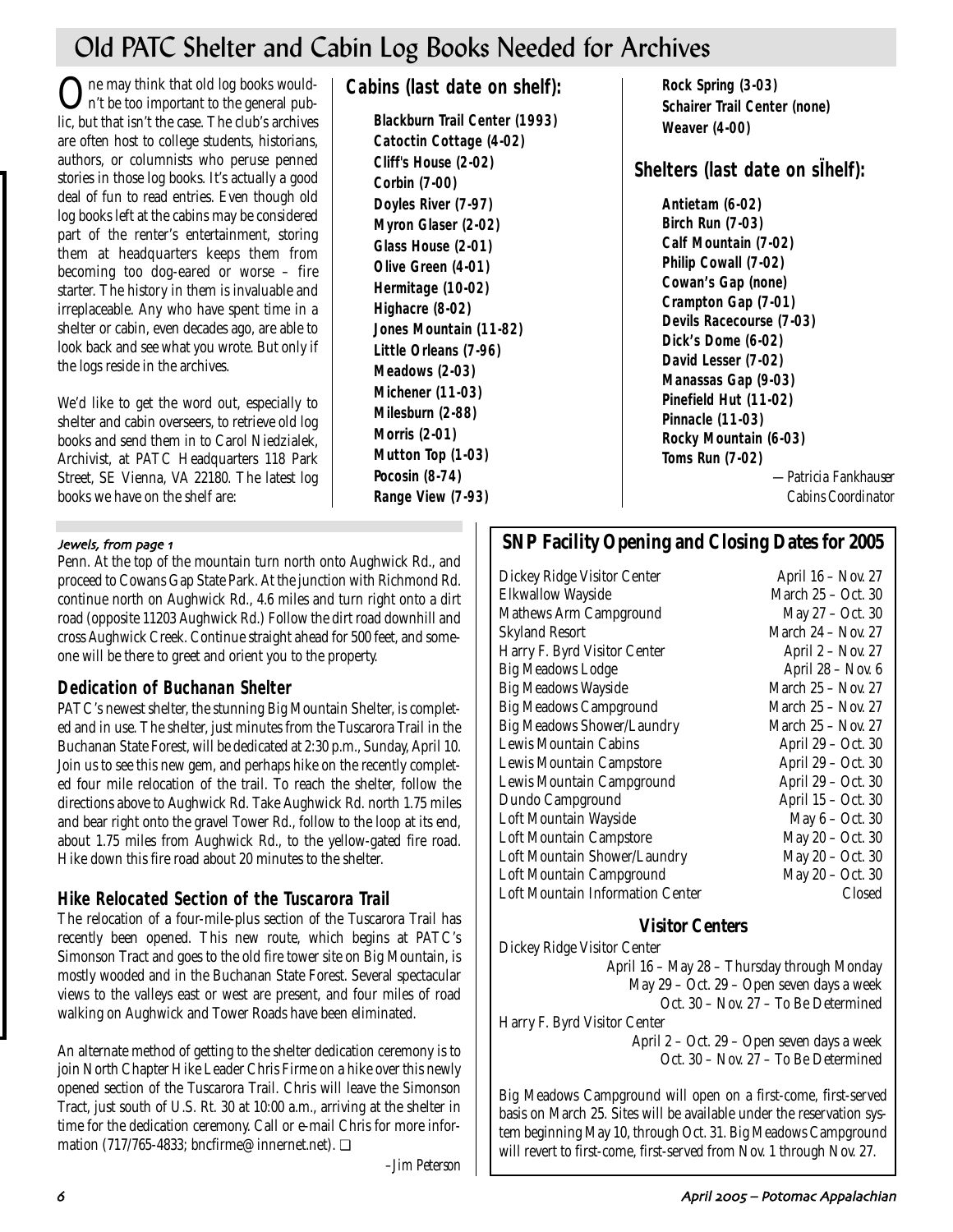# Blackburn Center Family Weekend – April 16-17 – Rain or Shine

When was the last time you had an outing with your family to relax<br>and enjoy time together? Trail Patrol and Shenandoah<br>and Shenandoah Mountain Rescue (SMRG) will lead activities on hiking safety and Leave No Trace. Hikes, games, arts and crafts, and other activities will involve nature and outdoor education. Groups will be broken up by age, enabling everyone to have a good time. Night hikes and a campfire will end Saturday's events.

Blackburn is located just outside of Round Hill, Va., near the AT, about an hour from DC. Come for the weekend or the day! Food will be provided Saturday (lunch and dinner) and Sunday (breakfast and lunch). There are a limited number of beds and mattresses, but plenty of camping spaces lie just up the hill. Blackburn has running water, but no flush toilets – three privies are available.

Sign up early to ensure there is room! Fill out the form below, and mail it with your check today! There is no cost for the use of Blackburn, but we do need to clean up – your help is appreciated. For more information contact Jane Thompson, (jayteehike@yahoo.com) 301/349-2496. ❏

*—Jane Thompson*

| <b>PATC Family Weekend Reservation Form</b>                                                                                                                                                                                                                                                                                                                                                                                                                                                                                                                                                                                                                                                                                                                                                                                                                                                                                                                                                                                                                                                                                                                                                                                                       |                                                                                                                                                                                                                                                                                                                                                                                                                                                                                                                                                                                                             |  |
|---------------------------------------------------------------------------------------------------------------------------------------------------------------------------------------------------------------------------------------------------------------------------------------------------------------------------------------------------------------------------------------------------------------------------------------------------------------------------------------------------------------------------------------------------------------------------------------------------------------------------------------------------------------------------------------------------------------------------------------------------------------------------------------------------------------------------------------------------------------------------------------------------------------------------------------------------------------------------------------------------------------------------------------------------------------------------------------------------------------------------------------------------------------------------------------------------------------------------------------------------|-------------------------------------------------------------------------------------------------------------------------------------------------------------------------------------------------------------------------------------------------------------------------------------------------------------------------------------------------------------------------------------------------------------------------------------------------------------------------------------------------------------------------------------------------------------------------------------------------------------|--|
|                                                                                                                                                                                                                                                                                                                                                                                                                                                                                                                                                                                                                                                                                                                                                                                                                                                                                                                                                                                                                                                                                                                                                                                                                                                   |                                                                                                                                                                                                                                                                                                                                                                                                                                                                                                                                                                                                             |  |
|                                                                                                                                                                                                                                                                                                                                                                                                                                                                                                                                                                                                                                                                                                                                                                                                                                                                                                                                                                                                                                                                                                                                                                                                                                                   |                                                                                                                                                                                                                                                                                                                                                                                                                                                                                                                                                                                                             |  |
| Home Address: E-mail Address: E-mail Address: E-mail Address: E-mail Address: Number of Adults: Number of Children: Ages of Children: Number of Children: Number of Children: Number of Children: Number of Children: Number o                                                                                                                                                                                                                                                                                                                                                                                                                                                                                                                                                                                                                                                                                                                                                                                                                                                                                                                                                                                                                    |                                                                                                                                                                                                                                                                                                                                                                                                                                                                                                                                                                                                             |  |
| Meals (ages 3 and under are free) Sat. lunch/dinner, Sun. Breakfast/lunch                                                                                                                                                                                                                                                                                                                                                                                                                                                                                                                                                                                                                                                                                                                                                                                                                                                                                                                                                                                                                                                                                                                                                                         |                                                                                                                                                                                                                                                                                                                                                                                                                                                                                                                                                                                                             |  |
|                                                                                                                                                                                                                                                                                                                                                                                                                                                                                                                                                                                                                                                                                                                                                                                                                                                                                                                                                                                                                                                                                                                                                                                                                                                   |                                                                                                                                                                                                                                                                                                                                                                                                                                                                                                                                                                                                             |  |
|                                                                                                                                                                                                                                                                                                                                                                                                                                                                                                                                                                                                                                                                                                                                                                                                                                                                                                                                                                                                                                                                                                                                                                                                                                                   |                                                                                                                                                                                                                                                                                                                                                                                                                                                                                                                                                                                                             |  |
|                                                                                                                                                                                                                                                                                                                                                                                                                                                                                                                                                                                                                                                                                                                                                                                                                                                                                                                                                                                                                                                                                                                                                                                                                                                   | people ages 10 and over x \$8.00 = $\frac{\text{Saturday only}}{\text{expansion}}$ people ages 4-9 x \$5.00 = $\frac{\text{Total Cost for M}}{\text{Total Cost for M}}$                                                                                                                                                                                                                                                                                                                                                                                                                                     |  |
|                                                                                                                                                                                                                                                                                                                                                                                                                                                                                                                                                                                                                                                                                                                                                                                                                                                                                                                                                                                                                                                                                                                                                                                                                                                   | Total Cost for Meals:                                                                                                                                                                                                                                                                                                                                                                                                                                                                                                                                                                                       |  |
|                                                                                                                                                                                                                                                                                                                                                                                                                                                                                                                                                                                                                                                                                                                                                                                                                                                                                                                                                                                                                                                                                                                                                                                                                                                   | T-Shirts: forest green heavyweight 50/50 shirts, supplies provided to make nature silhouette prints on shirts during the weekend<br><b>Youth</b><br><b>Toddler</b>                                                                                                                                                                                                                                                                                                                                                                                                                                          |  |
| Please indicate                                                                                                                                                                                                                                                                                                                                                                                                                                                                                                                                                                                                                                                                                                                                                                                                                                                                                                                                                                                                                                                                                                                                                                                                                                   |                                                                                                                                                                                                                                                                                                                                                                                                                                                                                                                                                                                                             |  |
| quantity next to                                                                                                                                                                                                                                                                                                                                                                                                                                                                                                                                                                                                                                                                                                                                                                                                                                                                                                                                                                                                                                                                                                                                                                                                                                  |                                                                                                                                                                                                                                                                                                                                                                                                                                                                                                                                                                                                             |  |
| $L \quad \underline{\qquad}$<br>each size                                                                                                                                                                                                                                                                                                                                                                                                                                                                                                                                                                                                                                                                                                                                                                                                                                                                                                                                                                                                                                                                                                                                                                                                         | $S = (6-8)$<br>$M = (10-12)$<br>$L = (14-16)$<br>$S = T$<br>$S = T$<br>$S = T$<br>$T = T$<br>$T = T$<br>$T = T$<br>$T = T$<br>$T = T$<br>$T = T$<br>$T = T$<br>$T = T$<br>$T = T$<br>$T = T$<br>$T = T$<br>$T = T$<br>$T = T$<br>$T = T$<br>$T = T$<br>$T = T$<br>$T = T$<br>$T = T$<br>$T = T$<br>$T = T$<br>$T = T$<br>$T = T$<br>$T = T$<br>$T$                                                                                                                                                                                                                                                          |  |
|                                                                                                                                                                                                                                                                                                                                                                                                                                                                                                                                                                                                                                                                                                                                                                                                                                                                                                                                                                                                                                                                                                                                                                                                                                                   | L (14-16) $\overline{\phantom{125\phantom{1}}\phantom{1}}$ Total number of shirts $\overline{\phantom{125\phantom{1}}\phantom{1}}$ $\overline{\phantom{125\phantom{1}}\phantom{1}}$ $\overline{\phantom{125\phantom{1}}\phantom{1}}$ $\overline{\phantom{125\phantom{1}}\phantom{1}}$ $\overline{\phantom{125\phantom{1}}\phantom{1}}$ $\overline{\phantom{125\phantom{1}}\phantom{1}}$ $\overline{\phantom{125\phant$                                                                                                                                                                                      |  |
|                                                                                                                                                                                                                                                                                                                                                                                                                                                                                                                                                                                                                                                                                                                                                                                                                                                                                                                                                                                                                                                                                                                                                                                                                                                   |                                                                                                                                                                                                                                                                                                                                                                                                                                                                                                                                                                                                             |  |
| HOW I WILL HELP: Indicate 1st, 2nd, and 3rd choice<br>bring 2 dozen brownies, cookies, rice crispie treats, or similar.                                                                                                                                                                                                                                                                                                                                                                                                                                                                                                                                                                                                                                                                                                                                                                                                                                                                                                                                                                                                                                                                                                                           | Total Amount Enclosed: \$                                                                                                                                                                                                                                                                                                                                                                                                                                                                                                                                                                                   |  |
| Help prepare a meal: Sat. lunch Sat. dinner Sat. dinner Sun. breakfast Sun. lunch<br>Help clean up after a meal: Sat. lunch Sat. dinner Sun. breakfast Sun. lunch                                                                                                                                                                                                                                                                                                                                                                                                                                                                                                                                                                                                                                                                                                                                                                                                                                                                                                                                                                                                                                                                                 | Help clean up before leaving on Sunday ______We would like to sleep inside if accommodations are available.<br>Please send completed form and check for total amount to: Jane Thompson, PO Box 82, Barnesville, MD 20838 by April 9, 2005. Due to<br>limited space, reservations are taken on a first-come, first-serve basis. An e-mail will be sent to you when your reservation is received.                                                                                                                                                                                                             |  |
| Potomac Appalachian Trail Club - Trail Patrol presents<br><b>BACKPACKING 101</b><br>An Introductory Backpacking Course<br>Expand your enjoyment of the outdoors through the practice of back-<br>packing. Provides basic instruction in equipment selection and use,<br>information and techniques to enhance safety and comfort, and Leave<br>No Trace methods to protect our fragile backcountry environment.<br>Includes an overnight backpacking trip accompanied by experienced<br>backpacking instructors. Designed for persons 18 years and older<br>who have no prior backpacking experience, as well as former back-<br>packers seeking to update their skills.<br><b>Example: Introduction Night</b><br>Mon., April 4, 7:30 p.m. - 9:30 p.m.<br>Headquarters, 118 Park Street, SE, Vienna, Va.<br><b>Instructional Weekend</b><br>April 9-10: 8:00 a.m. -7:00 p.m. Sat., 8:00 a.m. - 4:00 p.m. Sun.<br>Prince William Forest Park, Triangle, Va.<br>(Sat. overnight car camping in campground encouraged but not required)<br><b>Overnight Backpacking Trip</b><br>April 30 - May 1 (Sat.- Sun.), Trip destination and times TBD<br>Fee: \$75.00 for PATC Members; \$95.00 for Non-Members<br>For more information, contact John Browne | PATC Trail Patrol<br>Presents<br>Lighter Weight Backpacking<br>Seeking ways to reduce your pack weight? This one-<br>day workshop provides tips and techniques for<br>developing a weight-conscious mindset when<br>choosing and using equipment. Students will be<br>encouraged to bring their packs fully loaded for a<br>multi-day trip – for evaluation by instructors.<br>Sat., May 21, 8:30 a.m. - 5:00 p.m.<br>PATC Headquarters,<br>118 Park Street, SE, Vienna, Va.<br>Fee: \$30 PATC Members; \$40 Non-Members<br>For more information, contact John Browne<br>(TPBackpack@patc.net) 703/425-5645 |  |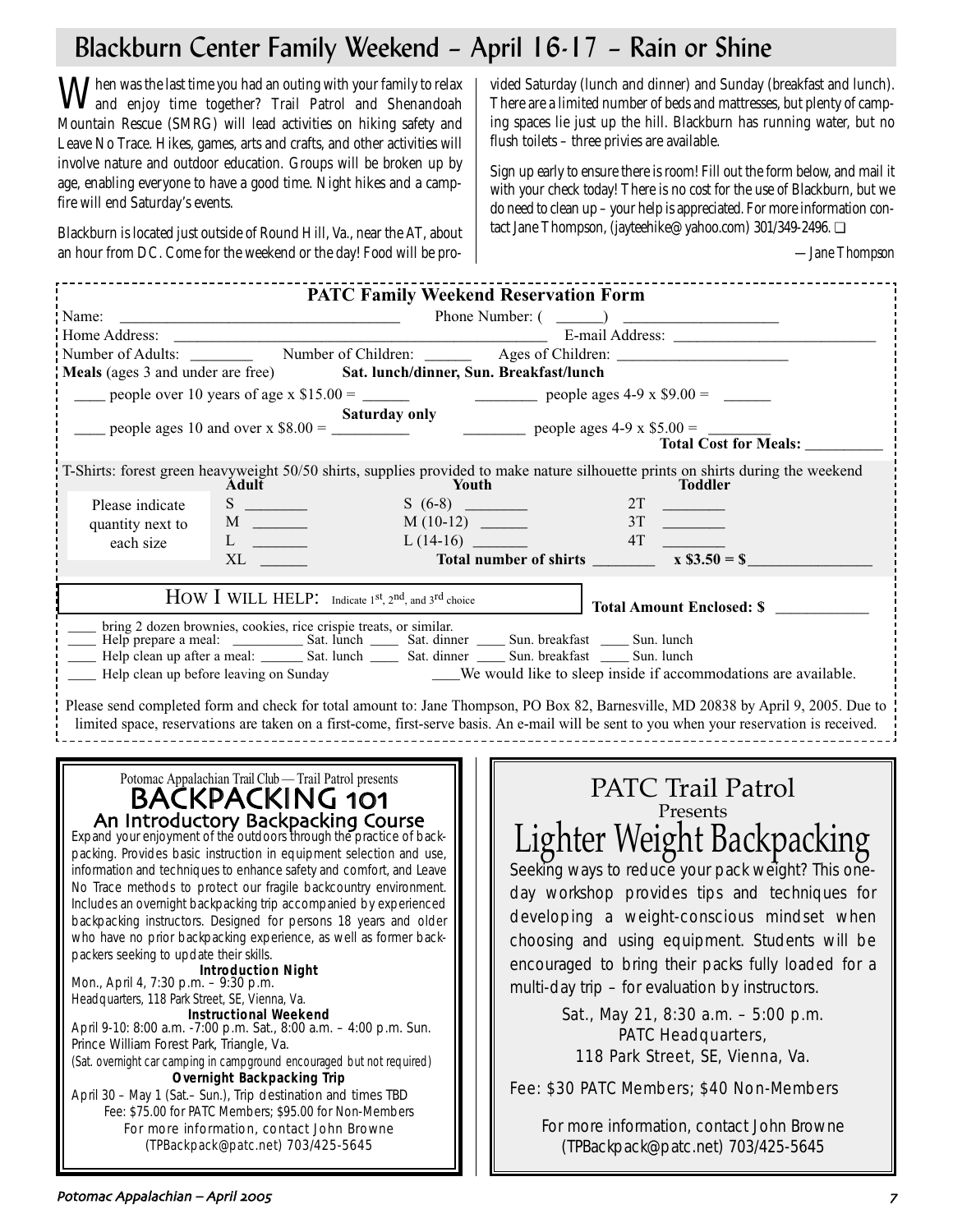# Building the Arizona Trail

Before I even thought about moving to Arizona, I knew about the Arizona Trail and the Arizona Trail Association. Its President Jan Hancock has given presentations at the biennial ATC meetings, and I happened to listen to two of them. They have an excellent home page at www.aztrail.org that, starting in March 2004, I began to monitor. So when I arrived at the end of Aug. 2004, it was easy for me to send Jan an e-mail to let her know a well-trained trail dog from PATC had arrived and was ready to go to work. Because of the summer heat, no one does organized trail worktrips in the months of June through September. So wait I did until mid-October. In the ensuing four and onehalf months, I have participated in quite a few weekend worktrips. And as an aside when I feel the urge, I motor on down to the Coronado National Memorial, a small 5,000 acre memorial to the Spanish explorer Franciso Vasquez de Coronado who passed through the area in search of the Seven Cities of Cibola, and help maintain their 7.5 miles of trails, 3-plus miles of which are part of the AZT. Before describing work trips on the AZT, it is relevant to give some history about its beginnings.

The Arizona Trail is the idea of Dale Shewalter, a Flagstaff school teacher, who envisioned a trail traversing Arizona from Mexico to Utah as far back as the mid-1980s. When completed the AZT will traverse 790 miles of the state. Over 690 miles are in place with less than 100 miles under construction or soon to be under construction. Many of the



We call it a trail - in Arizona they call it a passage. And out west, overseers are known as stewards

completed miles of the AZT include existing trails in the Grand Canyon National Park, the Coronado National Memorial, and several of the National Forests in Arizona. Trail use will include hikers, horse riders, and mountain bikers, the latter two in those areas allowed. As those of us who have worked in the Shenandoah National Park are well aware, bicycles and horses (on most trails) are not allowed. There may not be another long distance trail in the United States as ecologically diverse. Unlike the AT that generally follows the Appalachian chain, the AZT crosses several mountain ranges (known as sky islands) as well as grasslands, the Sonoran desert and Alpine forests in Northern Arizona.



As mountain bikers and horse riders are welcome on trails, the maintainers must plan for these heavier loads

Whereas we in PATC are used to district managers and trail overseers, the AZT has segment stewards who have the responsibility to maintain their trails, also known as passages. The AZT has 43 passages or an average of about 18 miles per segment steward, compared with the PATC overseer who may have one to two miles. And like the PATC district manager concept, there is a regional steward who has five or six segment stewards under his or her watch.

My desert construction experience to date has been in the Cienega Corridor, a 25-mile stretch of new trail from the boundary of the Saguaro National Park to Interstate 10 (south and east of Tucson) and in a segment known as the Boulders about halfway between Tucson and Phoenix. Construction of a trail in the desert has a few challenges. First are the temperatures and lack of shade. Even in the winter months the sun and heat can be debilitating, and staying covered and drinking water is very critical. In low-humidity environments the loss of fluids is not as apparent, and crew leaders always need to watch crew members. In areas of heavy brush and cacti, thick-soled boots and heavy trousers are also important as stickers are everywhere. I have traded poison ivy and ticks for stickers. Elevation changes on the desert floor are subtle and there are many dry washes to cross. On sloping ground one does not pick a straight line, but a line that weaves back and forth across the fall line (natural flow of water down a grade). Following a fall line, especial-

See AZT, page 9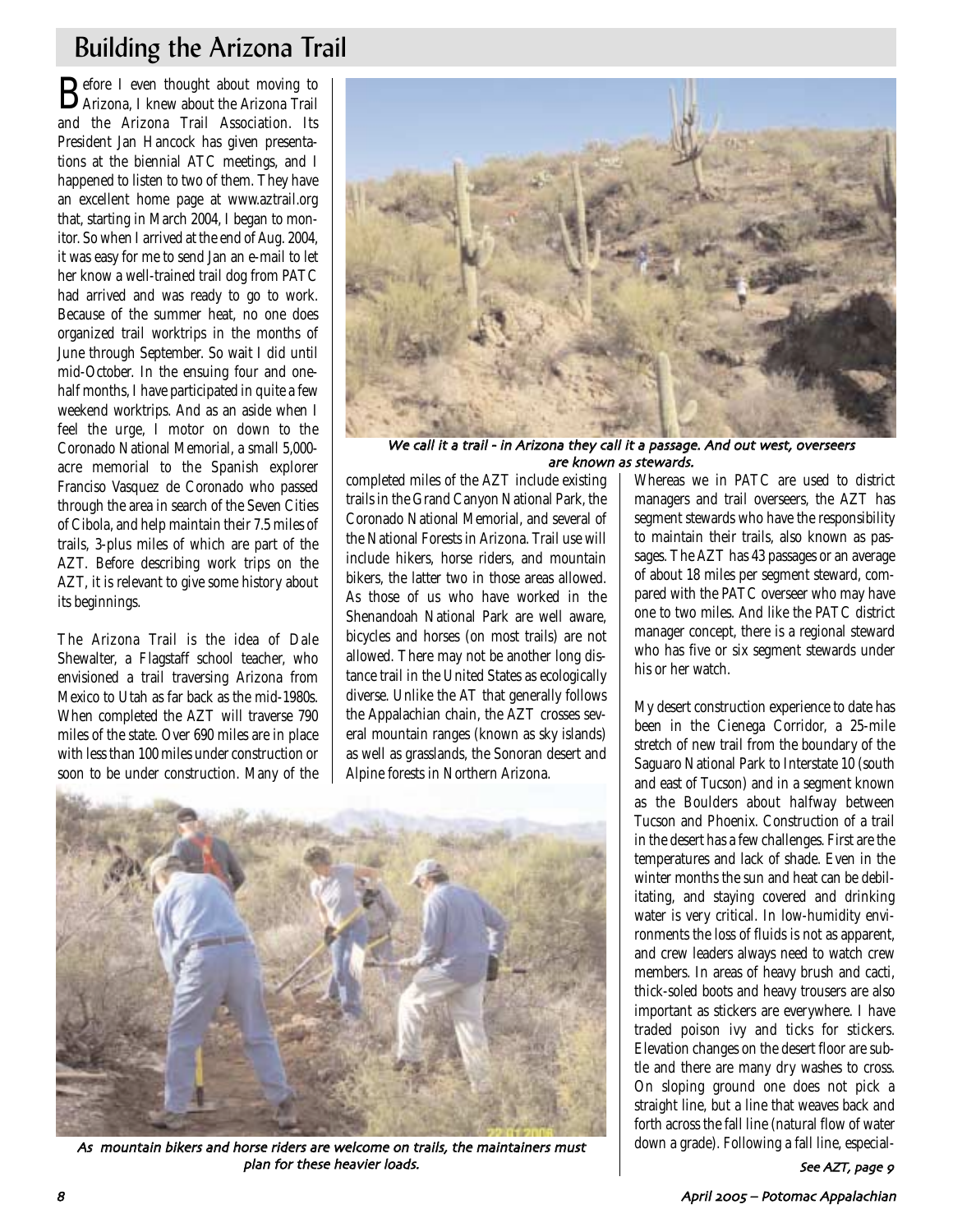#### AZT, from page 8

ly in the granular desert soils, will allow the trail to erode quicker during periods of heavy rain in the summer monsoon season. Building waterbars and checkdams are not practical as rocks and trees are just not that plentiful. And horse hooves and mountain bike tires can be worse than black bears for removing rock or log structures. Crossing washes is another challenge. Steep washes over four to six feet deep generally require a side slope approach and the same on the far side upslope. Keeping the grade at 6 to 8 percent is important in the desert just like in the mountains. Shallower washes can be approached at 90-degree crossings with rocks on the downstream side of the wash to catch and hold moving sand.

Across the open range on Arizona Trust Lands, center lines for new trail sections are generally marked with small flags or rooster tails placed in the sand. Turns to accommodate the bikers have to be more gradual but hooves and feet pretty much can make the same turns. Trust lands are also home to cattle, and the ranchers who lease said lands are not happy to see the AZT coming through. The concern is that numerous gates will have to be put in place, and users of the trail may not close gates after opening. Where the AT uses stiles, fence ladders or dodgeways, we haven't figured out yet how to get mountain bikers or horses up and over on those devices.

### **Breaking Trail in Arizona**

First comes the brushing crew. Armed with loppers, pick mattocks, and a McLeod or two, desert shrubs like mesquite, sagebrush, paloverde, desert ironwood, ocotillo, and buckwheat disappear quickly. There are also "shin daggers," agave and yuccas, and the many cacti – prickly pear, barrel, cholla, and the Christmas cactus that may be in the way.



Building a good trail is a challenge in the land of many "shin daggers."



Waterbars and checkdams are nowhere to be found, but a 6- to 8-percent grade is important to prevent erosion

We have skirted the barrel and Christmas cacti to leave them in as they are not as plentiful as the others. And the saguaro cactus (those that are tall with long arms) are used as landmarks and reference points. The brushing crew removes limbs and arms approximately four feet across the path of the new trail. Limbs are cut close to the ground or at a joint. The McLeods are used to break up prickly pear cacti and pull out the shallow rooted shin daggers. Removed debris is spread out 10 to 20 feet from the trail but not placed in piles. Following the brushing crew comes the construction crew. This crew has the responsibility to define the two-foot-wide tread and remove any and all roots in the trail. They also build up the tread where needed and remove rocks that will adversely impact users. If the trail parallels a slope or hillside, we try very hard to do full benches to have as much original ground in place rather than a fill for part of the trail. Every trail needs to survive the next monsoon season in the summer months before it is a usable trail. Finally,

a crew goes back and buffs what has been constructed to makes sure there is slope for drainage and to make sure that what has been constructed will last. At a later date the gate crew will come along and install gates that can be operated without horseback riders having to dismount.

A later article will address construction and maintenance of the AZT in the mountains. ❏

*—Bernie Stalmann*



### *Hiker's Notebook*

Common Name: Wood Ear, Tree Ear, Cloud Ear, Judas's Ear Fungus, Black Fungus, Mo-Ehr ("little ear" in Chinese)

Scientific Name: *Auricularia auricularjudae* (Latin *auris* meaning ear)

A thin, rubbery, ear-shaped fungus that grows in clusters on decaying logs and stumps of deciduous trees characterized by a smooth, almost waxen upper surface that is reddish-brown in color and a hairy undersurface.

Potpourri: The Mo-Ehr is actually an Asian species (Auricularia polytrica) that is closely related to the North American Wood Ear. Their similarity in edibility and appearance has led to the use of synonymous common names to refer to both. The "little ear" has been cultivated in China since as early as 600 CE and is widely used in Chinese cooking, particularly in hot and sour soups. In 1994, production of Auricularia was 420 million kilograms, 8.5 percent of total cultivated mushrooms world-wide.

Auricularia has been used in traditional Chinese folk medicine as a treatment for everything from postpartum weakness to hemorrhoids. Recent laboratory testing revealed that the fungus had a hypoglycemic effect on obese mice and that it reduced the serum LDL cholesterol level of rats by 24 percent.

The name Judas's Ear given to the Auricularia derives from the legend that the tree on which Judas Iscariot hanged himself in atonement for the betrayal of Jesus sprouted ears as a visible curse to his actions. ❏

*—William Needham*

*Visit the Hiker's Notebook Web site at: www.mwrop.org/W\_Needham/h\_notebook.html*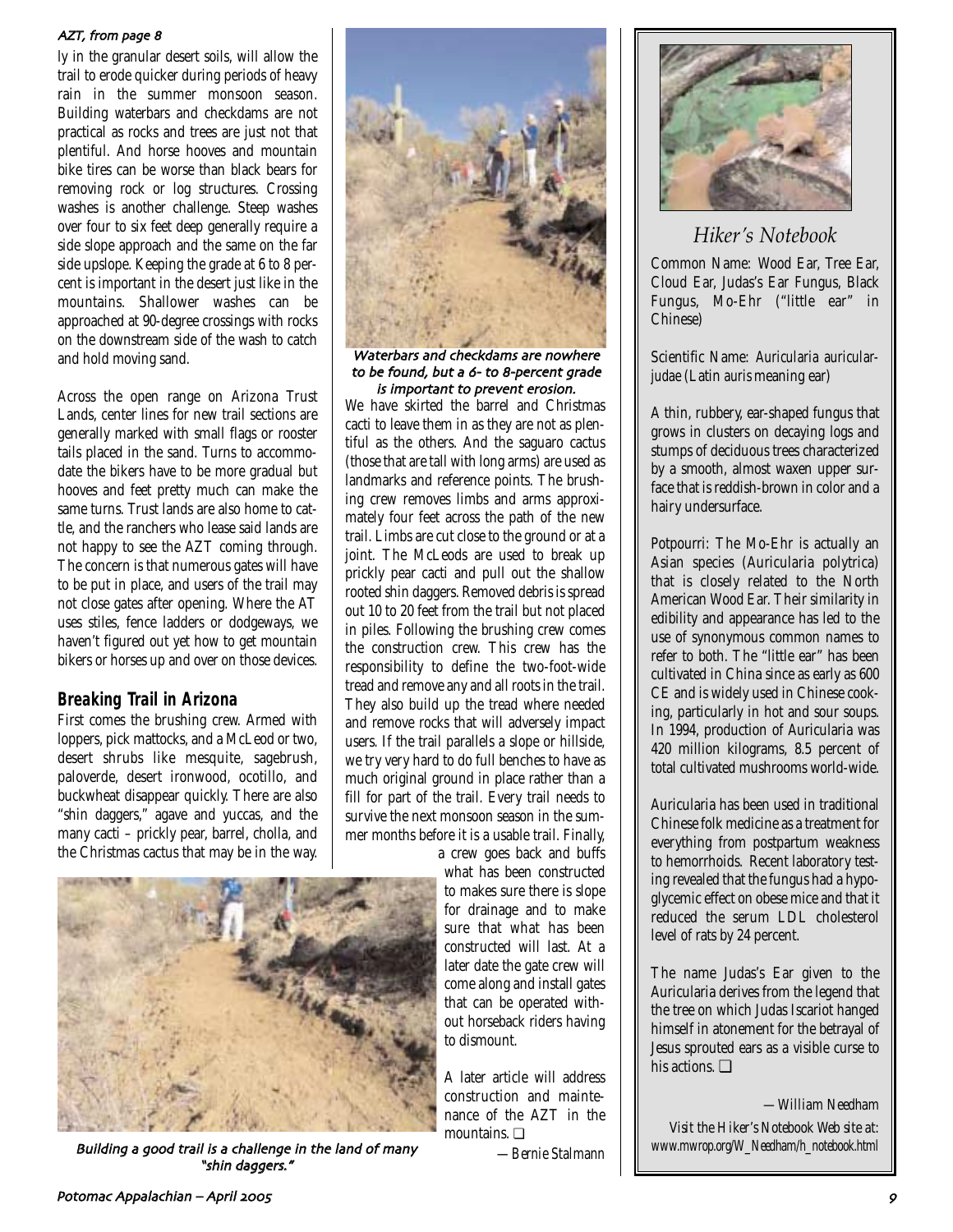#### Charlottesville Chapter

The Charlottesville Chapter hikes every Saturday; summer, winter, and in between. Hikes are usually 8 to 10 miles. We usually maintain trails on the last Saturday of the month. Meet at Sprint parking lot, 2307 Hydraulic Road, at 9:00 a.m., with food and water for the day. The majority of hikes are in the south and central districts of SNP, with some in the north district and in George Washington National Forest. Our Chapter hikes are posted at www.patc.net/chapters/char/hikes.html. INFO: www.patc.net/chapters/char/hikes.html. Jere Bidwell 434/295-2143 or John Shannon 434/293-2953.

#### North Chapter

The North Chapter of PATC conducts monthly trail work trips on the Maryland and Pennsylvania sections of the AT and on the Pennsylvania sections of the Tuscarora Trail. We also lead hikes on these and other trails. Maryland AT work trips are generally held on the first and third Saturdays – contact Nancy Hammond (mdtrail@yahoo.com) 301/739-0442 for information. Pennsylvania work trips are generally held on the AT on the first Saturday and on the Tuscarora on the third Saturday – contact Pete Brown (peter.brown4@worldnet.att.net) 410/343-1140. Pennsylvania AT work trips also include an optional Saturday evening dinner at the Gypsy Spring cabin. For information on upcoming hikes, contact Chris Firme (bncfirme@innernet.net) 717/765-4833. For general chapter information, contact chapter president Pete Brown or visit the North Chapter home page (www.patc.net/ chapters/north/).

#### Northern Shenandoah Valley Chapter

The Northern Shenandoah Valley Chapter sponsors hikes in national and state parks and forests in the Shenandoah Valley vicinity, open to the public, on a monthly basis except during the winter. Hikes are posted in the Forecast. Other activities are in the NSV Chapter Newsletter. For further information contact Lee Sheaffer, (thumpers@visuallink.com) 540/955-0736.

## **Chapters**

#### Southern Shenandoah Valley Chapter

See www.ssvc.org or the one linked to the PATC Web site for descriptions of hikes and work trips. We usually hike in the southern and central districts of the SNP and in the GWNF. Contact the listed hike leader for information about a specific event, or contact Michael Seth 540/438-1301.

#### West Virginia Chapter

The West Virginia Chapter meets twice a year in March and September. The Chapter maintains a section of the Black Locust circuit trail in Gambrill State Park near Frederick, Md. Work trips and hikes are usually scheduled monthly from March through December. We also lead overnight weekend trips for day hikes or backpacking. All activities are listed in the PA Forecast. For further information contact Dave Jordahl (wvpatc@hotmail.com) 304/876-7062 (evenings) or 240/777-7741 (days).

#### Ski Touring Section

The Ski Touring Section has served since 1974 to introduce Washington area residents to crosscountry skiing and to provide cross-country skiing opportunities to experienced skiers. The Section sponsors winter weekend ski trips for all levels of skiers to nearby mountains in Maryland, West Virginia and Pennsylvania, as well as periodic social events year round. INFO: Bert Finkelstein (bertf@erols.com) 703/715-8534.

#### Mountaineering Section

We're a diverse group of local Washington, DC area climbers. Young and old, male and female, crag rat, sport climber, and alpinist, active and armchair types – we all enjoy climbing in its many varieties. We also share common interests in promoting safe climbing, conserving the outdoors, developing new climbers' skills, representing the Washington area climbing community, and having fun! We provide instruction for those wanting to learn the basics – we're not a school, but we can get you started. We go climbing, either locally or further afield, nearly every weekend. In the winter we organize trips to the Ice Festivals in the Adirondacks and the White Mountains for beginning and advanced ice climbers. For further information contact Ozana Halik, (mrkayak1@verizon.net) 703/242-0177, or Mack Muir (MackMuir@edisaurus.com).

#### PATC Hikes

PATC offers organized hikes appealing to the diverse interests of our members. There are K-9 Hikes, which invite you to bring your favorite dog; Family Hikes tailored to kids; Natural History Hikes stalking the fascinating but often elusive flora and fauna of the region; hikes featuring varying levels of difficulty with the Easy Hikers, In-Between Hikers, and Vigorous Hikers; Birding Hikes with experts to help sight and identify our avian neighbors; Historical Hikes tracking littleknown structures in Shenandoah National Park; Series Hikes tracing the entire length of the Tuscarora Trail or the trails of Pennsylvania, section by section; Backpacking Hikes traversing the tracts of West Virginia and Southern Virginia; hikes scheduled for weekends; ones scheduled for weekdays; Geology Hikes led by experts from the Smithsonian focused on the unique stratigraphy of our area; Mushroom Hikes with mycologists; Waterfall Hikes to beat the summer heat; and Outreach Hikes to get together with the members of area groups like the Sierra Club or the Congressional Hikers. That is just to name a few. Check out the Forecast calendar and hear updates on the weekly tape (703/242-0965).

#### Other Clubs' Hikes

Capital (www.capitalhikingclub.org) and Wanderbirds (www.wanderbirds.org) hike on Saturdays and Sundays, traveling by bus and leaving from downtown, with suburban stops as well. Center Club, Northern Virginia Hiking Club and Sierra Club hike on both Saturdays and Sundays using carpools, which often leave from a suburban Metro stop. Schedules are available at PATC Headquarters and are published in area newspapers on Fridays. The schedule of West Virginia Highland Conservancy outings in the Monongahela National Forest and surrounding areas is on their web site at www.wvhighlands.org.

### KEY to Forecast Activities

All events are marked for easy identification. Late changes or cancellations are listed on the weekly information tape (703/242-0965), which is updated on Sunday evening for the following seven days. The Forecast can also be found on PATC's Web site at www.patc.net/activities/forecast.html.

- **\*** Hiking Trips
- \* Backpacking Trips
- $\mathcal{R}$  Trail Work Trips
- **i** Cabin/Shelter Work Trips
- \* Ski Trips
- Special Events
- $\blacksquare$  Meetings
- $\varnothing$  Classes
- $\frac{2}{3}$  K9 Trail Blazers (dogs permitted)

Note to all hike leaders: Please ask nonmembers on your hike if they would like to join PATC, then get names and addresses so a club volunteer can send them information packets. Thanks!

Meetings

Meetings are held at PATC HQ, 118 Park Street, S.E., Vienna, Va., unless otherwise noted.

#### New Members (PATC) – First Wednesday

7:30 p.m. Curious about the club? Want to learn more? The best way is to attend a New Members meeting (but you don't have to be new to qualify). Attend the meeting and find the mysteries of PATC revealed in full. Refreshments will be served. Directions to PATC: Take Rt. 123 into Vienna, Va., and turn east on Park St. (Rt.675) to 118 Park St. on your left. INFO: Jane Thompson 301/349-2496.

#### Mountaineering Section – Second Wednesday

7:30 p.m. – We meet every month unless noted in the Forecast. INFO: Ozana Halik (mrkayak1@verizon.net) 703/242- 0177 or PATC's Web site: www.patc.net/chapters/mtn\_sect.

#### Shenandoah Mountain Rescue Group

Business meeting - Last Tuesday of each month, 7:30 p.m. INFO: Doug Sigman (join@smrg.org), 703/255-5034, or www.smrg.org.

#### PATC Council – Second Tuesday Meetings

The council meets at 7:00 p.m. sharp. The PATC Council meets every month to conduct business of the club and once a year for a dinner meeting. All members are always welcome. Come see how we make decisions about your club. INFO: Wilson Riley (wriley@patc.net) 703/242-0693 x11.

#### Trail Patrol – First Tuesday

7:30 p.m. Trail Patrol volunteers are PATC's goodwill trail ambassadors to the hiking public. They provide a visible, reassuring presence on the trails, and strive to educate the public on good hiking practices, minimum impact hiking, and camping ethics. Patrol members are trained in land navigation, emergency procedures, radio communications, and personal equipment. All Trail Patrol volunteers are also expected to become certified in a recognized basic first aid course. Some equipment and uniform items are provided upon completion of training. INFO: Holly Wheeler (trailpatrol@patc.net) 301/486-1598, or see our section in PATC's Web site: www.patc.net/ volunteer/trailpatrol.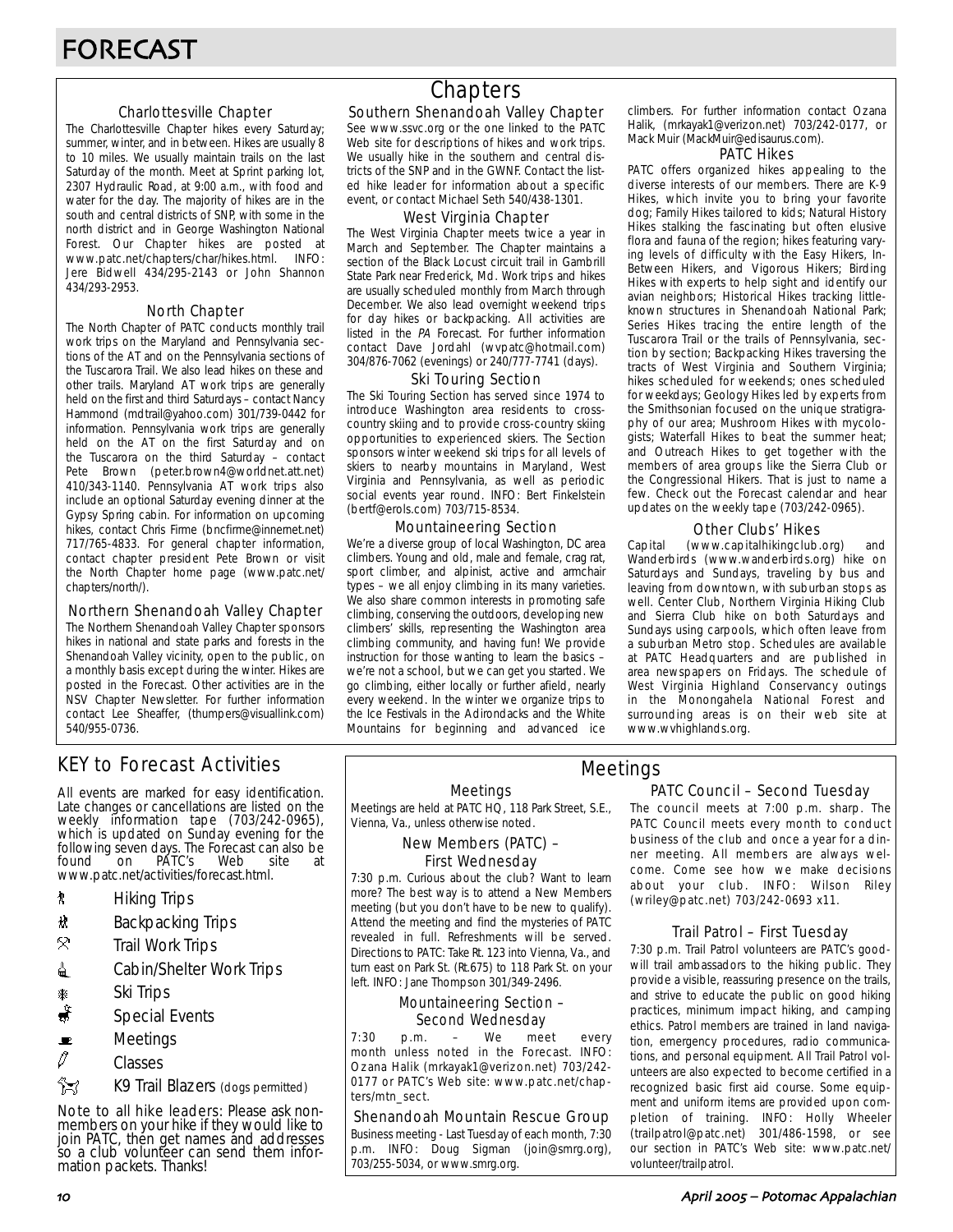## **FORECAS**

## APRIL

#### 1 (Friday) (No fooling!) DEADLINE – May Potomac Appalachian Material due to editors 5:00 p.m.

All items for the next issue of the newsletter due. Send Forecast events to PA-Forecast@patc.net and all other articles to the editor at lindashannonb@mac.com. NOTE: Do not send photos or articles to headquarters. E-mail for address.

#### 2 (Saturday) . TRAIL WORK TRIP – K9Trailblazers McLean, VA

K9Trailblazers has adopted Turkey Run Park (www.nps.gov/gwmp/vapa/turkey.htm) for our 4th year of participation in the Annual Potomac Watershed Clean up Day. It's our way of thanking the National Park Service for being so dog-friendly, and an opportunity to give something back to the environment. K9Trailblazers and their family and friends will clean up about 4 miles of trails and roads in Turkey Run Park, and about 2 miles of shoreline trail along the Potomac. Newcomers are welcome! Wear sturdy hiking boots with good ankle support, old clothes and bring work gloves, water and snacks/lunch. No children under 12, and children under 18 must be accompanied by a parent. Your well-behaved dog is welcome if you keep it with you, on leash, and scoop after it. However, past experience has been that most active dogs do not enjoy this event very much! But some dogs will do anything to be with their owners! If your dog is one of those, be sure to bring water, snacks and an extra leash so you can tie him to the tree. Visit www.k9trailblazers.org for more details. INFO: Pat Fuhrer (psfuhrer@k9trailblazers.org) 301/482-2468 or Jeff Bolognese (jabolognese@k9trailblazers.org) 410/247-4434.

### 2 (Saturday) . TRAIL WORK TRIP – Pinnacle Crew Shawnee Land, VA

The crew will work on the Tuscarora, Rock Cave & Overlook, and Frey Path trails at the scenic Pinnacle of Great North Mountain. Meet at 9:30 a.m. at the mailboxes at the entrance to Shawnee Land (off VA 600 south of US 50). INFO: Walt Smith (wsmith@visuallink.com) 540/678-1043 or Steve Sharp (stevenlsharp@comcast.net) 240/338-3655.

### 2 (Saturday) . TRAIL WORK TRIP - Yankee Clippers Fayetteville, PA

Meet at US 30 and PA 233, at the parking lot for Caledonia State Park. Departure is at 9:00 a.m. sharp. INFO: Pete Brown (peter.brown4@worldnet.att.net) 410/343-1140.

### 2 – 3 (Saturday – Sunday) a CLASS – Wilderness First Aid (WSC) Alexandria, VA

A program of the Wilderness Safety Council, this eighteen-hour class includes classroom study, hands-on practice, and results in a two-year certification. The cost is \$160. INFO: Christopher Tate (http://wfa.net) 703/836-8905.

#### 4 (Monday) a CLASS – Backpacking 101 Vienna, VA

7:30 p.m. - 9:30 p.m. The BP101 class provides basic instruction in equipment selection and use, information and techniques to enhance safety and comfort, and Leave No Trace methods to protect our fragile backcountry environment. Includes an overnight backpacking trip accompanied by experienced instructors. Designed for persons 18 years and older who have no prior backpacking experience, as well as former backpackers seeking to update their skills. Instructional Weekend: Apr 9 - 10. Backpacking trip: Apr 30 - May 1. Fee: \$75.00 for PATC Members; \$95.00 for non-members. INFO:<br>John Browne (TPBackpack@patc.net) (TPBackpack@patc.net) 703/425-5645.

### 5 (Tuesday) ` HIKE – Family Hike Comus, MD

Join us on Sugarloaf Mountain at 12:00 p.m. for a 2 mile kid-friendly hike on the White and Blue Trails and then up to the summit of Sugarloaf. This is not a jogging-stroller passable hike. Please expect some steep climbs to the summit. Bring a picnic lunch to enjoy before the hike at the East View picnic area. INFO: Jennifer Chambers (jpckjkkc1@starpower.net) 301/588-1716.

#### 5 (Tuesday) ` HIKE - Vigorous Hikers North District, Shenandoah National Park, VA

A training hike takes the AT from Rt. 522 via Possums Rest then veers west to descend Lands Run Gap Trail for a 2-mile road walk and a climb to Jenkins Gap returning on the AT, 20 miles and 3500 ft climb. INFO: Chris Nolen (chrishiker@erols.com) 301/469-8931.

#### 5 (Tuesday) MEETING - Trail Patrol, 7:30 p.m.

#### 6 (Wednesday) CLASS – Backcountry Cooking – (REI) Bailey's Crossroads, VA

7:30 p.m. Explore the adventurous world of backcountry dining at REI. Members of our crew will share their favorite hints for planning and preparing tasty, nutritious trail meals. Get tips for enjoying prepackaged foods as well as learn ideas for do-itcuisine. (mnelson@rei.com) 703/379-9400.

#### 6 (Wednesday) CLASS – Leave No Trace - (REI) College Park, MD

7:00 p.m. to 8:30 p.m. Participate in a discussion of Outdoor Ethics. We will go over the seven Leave No Trace principles and discuss the techniques you can use to minimize your impact on the environment, and promote environmental awareness in kids. INFO: Mark Nelson (mnelson@rei.com) 703/379-9400.

#### 6 (Wednesday) ` HIKE – Easy Hikers Washington, DC

What's in bloom? The Easy Hikers will check out 4-5 miles of the National Arboretum to find out. Meet at the Grove of State Trees parking lot at 10:15 a.m. Bring lunch and water. Directions: Take the Baltimore-Washington Parkway south from the Beltway. At the split with I-295, bear right onto New York Avenue toward Washington. Continue 2 miles to Bladensburg Road, a major intersection. Turn left and go 0.4 miles to R Street, NE. Turn left and go 0.3 miles to the Arboretum entrance. Bear right at the entrance, and proceed straight, keeping the Capital Columns on your left for about 0.4 miles to the Grove of State Trees Parking Lot. INFO: Jennifer Newton (jennifernewton@verizon.net) 202/543-3039.

#### 6 (Wednesday) ` HIKE - Midweek Hikers Location to be determined

The PATC Midweek Hikers carpool each Wednesday from the Washington, DC area to various trailheads. Hikes are at a moderate pace and about 8 to 12 miles in length with varied elevations. Current information, including meeting place, time, leader's name and phone number, and a detailed description of the hike are available on the PATC Activities Recording: 703/242-0965.

6 (Wednesday)<br>■ MEETING - New Members (PATC), 7:30 p.m.

#### 9 (Saturday) . TRAIL WORK TRIP – Rock Creek Park Washington, DC

It is that time of year again. Join us for the first of many exciting trail work trips in Rock Creek Park. You won't believe what we're going to do this year. Meet at the Rock Creek Nature Center located south of the Military Road NW park entrance. 8:15 a.m. to Noon. INFO: Mark Anderson (dc.trails@verizon.net) 202/462.7718 or Ranger Ken Ferebee at 202/895-6221.

#### 9 (Saturday) . TRAIL WORK TRIP – South Mountaineers Appalachian Trail, MD

Nature is waking up, and that means trail work is needed. Come join the South Mountaineers as we work on the AT and associated trails in Maryland. We meet at 9:00 a.m. in Frederick County. INFO:<br>Nancy Hammond (mdtrail@vahoo.com) Nancy Hammond (mdtrail@yahoo.com) 301/739-0442.

### 9 – 10 (Saturday – Sunday) a CLASS – Backpacking 101 Triangle, VA

This instructional weekend in Prince William Forest follows the introductory night (see Apr. 4 event listing). INFO: John Browne (TPBackpack@patc.net) 703/425-5645.

### 9 – 10 (Saturday – Sunday) . TRAIL WORK TRIP – Cadillac Crew Gainesboro, VA

The Crew will begin building a new trail that connects the Tuscarora Trail to the old Packhorse Road Trail through Sleepy Creek WMA. This new trail will ultimately be part of a loop trail including Shockeys Knob Shelter and High Rocks Trail. Bring water and a lunch for Saturday noon. Community dinner on Saturday night. Overnight at Brill cabin. INFO: Trudy Thompson (going2home2@yahoo.com) 703/938-3973 or Jon Rindt (jkrindt@shentel.net) 540/635-6351.

### 10 (Sunday)<br>┆ HIKE – Natural History Wildflower Hike Rosslyn, VA

This is PATC's traditional spring wildflower hike! Succeeding Phil Stone, Bob Pickett has led this popular hike since 1988. This 6-mile hike will take us along the Potomac River and along Turkey Run, where forty or more species of wildflowers are normally found in bloom. Early migrant warblers and waterthrush are calling and the sunny days will bring out the black rat snakes from their wintering sites. We will do several small stream crossings and may encounter some muddy stretches along the river. INFO: Bob Pickett (pickett@us.net) 301/681-1511.

### 10 (Sunday) . TRAIL WORK TRIP – West Virginia Chapter Frederick, MD

Meet at 10:00 a.m. at the Nature Center of Gambrill State Park. INFO: Dave Jordahl (wvpatc@hotmail.com or dave.jordahl@askdep.com) 240/777-7741.

#### 11 (Monday) a CLASS – Leave No Trace Vienna, VA

This indoor classroom course, combined with the later outdoor classroom (backpacking weekend) course is designed to enhance your understanding of Leave No Trace practices and ethics and to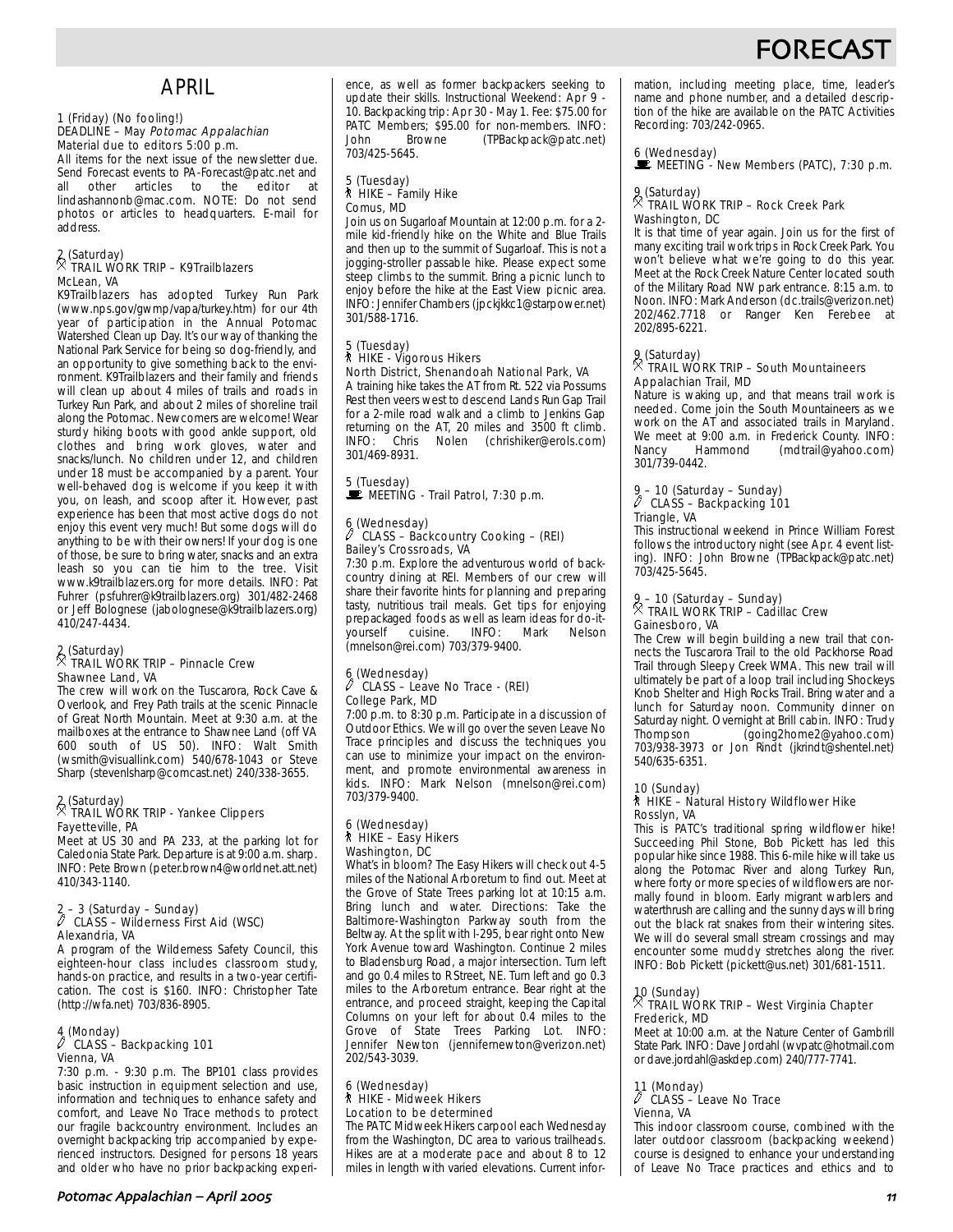# FORECAST

develop your confidence in teaching others about Leave No Trace. Through activities, field/classroom experience, and both formal and informal discussions, you will be challenged to develop your LNT skills and ethics. This is a fun class where all have a part in demonstrating the choices that can be made to minimize our impact on the land and our resources. It is hoped that graduates of this class will be willing to make LNT presentations to community groups when and if your schedule permits. INFO: Mark Holland (markholland25@hotmail.com) 540/636-3639 (morning only).

#### 12 (Tuesday) a CLASS – Intro to Orienteering – (REI) Fairfax, VA

7:00 p.m. Presented by the Quantico Orienteering Club. Learn how to navigate through the woods and find precise locations based on your knowledge of the map and terrain. INFO: Mark Nelson (mnelson@rei.com) 703/379-9400.

#### 12 (Tuesday) ` HIKE – Family Hike Centreville, VA

Come out and see bluebells in full bloom. Bull Run Park has acres and acres of them and it is a real treat. We'll do a two-mile kid-paced hike on the Bull Run/Occoquan Trail. This hike is jogging-stroller passable, but there is usually some mud. INFO: Anne Regan (anne.c.regan@verizon.net) 703/689-3883.

#### 12 (Tuesday) ` HIKE - Vigorous Hikers

Central District, Shenandoah National Park, VA Stony Man to Hawksbill loop of about 14 miles and 2800 ft. climb. View from the two highest peaks in the Shenandoah. Hike AT and scenic upper Whiteoak Canyon Trail and Passamaquoddy Trail. INFO: Chris Nolen (chrishiker@erols.com) 301/469-8931.

#### 12 (Tuesday) MEETING - PATC Council, 7:00 p.m.

### 12 (Tuesday)<br>
SPECIAL EVENT – Heli-Hiking - (REI) Rockville, MD

7:00 p.m. to 8:30 p.m. The Canadian Rockies are majestic, awe-inspiring, and more. Heli-Hiking is one of the world's greatest and rarest summer mountain experiences. The combination of luxurious lodges, service, guides, and casual gourmet cuisine is as good as it gets, anywhere. And the mountains are remote wilderness-inaccessible without the careful and sensitive use of helicopters. Come out for an evening's glimpse of what you can experience in Canada! INFO: Mark Nelson (mnelson@rei.com) 703/379-9400.

### 13 (Wednesday) a CLASS – GPS 101 – (REI) Baileys' Crossroads, VA

7:30 p.m. We'll discuss and demonstrate the features and functions of GPS units and get you headed in the right direction. We'll show you how they work, what affects their accuracy, and how to choose a model based on your intended activities.<br>INFO: Mark Nelson (mnelson@rei.com) INFO: Mark Nelson (mnelson@rei.com) 703/379-9400.

### 13 (Wednesday) a CLASS – GPS 101 – (REI) Rockville, MD

7:00 p.m. to 8:30 p.m. We'll discuss and demonstrate the features and functions of GPS units and get you headed in the right direction. We'll show you how they work, what affects their accuracy, and how to choose a model based on your intended activities. INFO: Mark Nelson (mnelson@rei.com) 703/379-9400.

#### 13 (Wednesday) ` HIKE – Easy Hikers Great Falls, VA

The Easy Hikers will hike 4-5 moderate miles in Great Falls Park, VA. Meet at 10:15 a.m. at the Visitor Center and bring lunch and water. Directions: Exit 44 from the Beltway, go west on Georgetown Pike (VA 193) 4.1 miles to light at park entrance. Turn right 1.1 miles to parking lot just past the Visitor Center. Sometimes an admission fee is charged. INFO: Shirley Rettig (shirley\_rettig@yahoo.com) 703/836-0147.

#### 13 (Wednesday) ` HIKE - Midweek Hikers Location to be determined

See Apr. 6 event for more information.

#### 13 (Wednesday)

MEETING - Mountaineering Section, 8:00 p.m.

### 14 (Thursday)<br>
SPECIAL EVENT – Heli-Hiking – (REI) College Park, MD

7:00 p.m. to 8:30 p.m. The Canadian Rockies are majestic, awe-inspiring, and more. Heli-Hiking is one of the world's greatest and rarest summer mountain experiences. The combination of luxurious lodges, service, guides, and casual gourmet cuisine is as good as it gets, anywhere. And the mountains are remote wilderness-inaccessible without the careful and sensitive use of helicopters. Come out for an evening's glimpse of what you can experience in Canada! INFO: Mark Nelson (mnelson@rei.com) 703/379-9400.

### 16 (Saturday) a CLASS – Climbing 101 – (REI) Bailey's Crossroads, VA

11:00 a.m. If you are ready to learn the ropes in one of this country's fastest growing sports, then this is the event for you! REI climbing gurus offer this primer on rock climbing. Topics will include an overview of climbing, equipment, safety, and training. INFO: Mark Nelson (mnelson@rei.com) 703/379-9400.

#### 16 (Saturday) ` HIKE – North Chapter Burkittsville, MD

Appalachian Trail Hike IX-Weverton Cliffs/Potomac section. We'll hike from Crampton Gap/Gathland State Park to the Harpers Ferry, WV ATC headquarters, a distance of 10 miles. This is a moderate hike, with an elevation change of 900 feet. This section of the AT is relatively flat on the ridge. After the view of the Potomac River from Weverton Cliffs we will descend off of the mountain and onto the C&O Canal Towpath, which will take us to the railroad/footbridge to get us across the river into Harpers Ferry. INFO: Christopher Firme (bncfirme@innernet.net) 717/794-2855, after 6:00 p.m.

#### 16 (Saturday) ` HIKE – Waterfall and Wildflower Series Central District, Shenandoah National Park, VA

A hike to Hazel River Falls and White Oak Cave of about 14 miles with a 3100-foot elevation gain. Could involve some bushwhacking. PATC Map 10. Meet at the Oakton Shopping Center parking lot at 7:30 a.m. INFO: Jack Thorsen, (thorsen4@Juno.com) 703/339-6716 or William Needham (Needham82@aol.com) 410/884-9127.

### 16 (Saturday) . TRAIL WORK TRIP – Maryland Metrolites Bethesda, MD

The Maryland Metrolites will work on the Cabin John Trail. We intend to rework some sidehill, which is too steep, and to fix some other trail conditions. Meet at the Cabin John Tennis Courts off Democracy Blvd at 9:30 a.m. INFO: Liles Creighton (Lcrei@aol.com) 410/573-0067.

### 16 (Saturday) . TRAIL WORK TRIP – South Mountaineers Appalachian Trail, MD

Quench your spring fever with a South Mountaineers trail work trip! We meet at 9:00 a.m. in Frederick County, Maryland. INFO: Nancy Hammond (mdtrail@yahoo.com) 301/739-0442.

## 16 (Saturday)

#### . TRAIL WORK TRIP - Yankee Clippers Tuscarora Trail, PA

INFO: Pete Brown (peter.brown4@worldnet.att.net) 410/343-1140.

#### 16 – 17 (Saturday – Sunday)  $\triangleq$  CABIN WORK TRIP – Vining Tract Stanardsville, VA

Come join us on the Vining Tract for a weekend of cabin construction, maintenance and trail projects. The logs are in place at the new Butternut cabin, and now it's time for chinking. We also have trails to build, and work to be done to keep Conley and Wineberry cabins in mint condition. Community meals. Overnight at Conley and Wineberry. INFO: Hugh Robinson (mes.htr@verizon.net) 703/525-8726.

#### 16 – 17 (Saturday – Sunday)  $\mathbb O$  CLASS – Leave No Trace Shenandoah National Park, VA

This outdoor classroom (backpacking weekend) course, combined with the indoor course (see April 11), is designed to enhance your understanding of Leave No Trace practices and ethics and to develop your confidence in teaching others about Leave No Trace. INFO: Mark Holland (markholland25@hotmail.com) 540/636-3639 (morning only).

### 16 – 17 (Saturday – Sunday)<br>₩ SPECIAL EVENT – Family Weekend Round Hill, VA

Join us this weekend at Blackburn Trail Center for a gathering of PATC members – young and old alike. Send in your registration today. INFO: Jane Thompson (jayteehike@yahoo.com) 301/349-2496.

### 16 – 17 (Saturday – Sunday) . TRAIL WORK TRIP – North District Hoodlums North District, Shenandoah National Park, VA

Hola! Here's an invitation to come ride with the Hoodlum hombres on their Southwestern Worktrip! ¡tendremos un buen rato mis amigos! The North District Hoodlums Trail Crew works on the Appalachian Trail and Blue-Blazed Trails in the North section of the park. We work hard and enjoy the fruits of our labor afterwards via a theme meal and good company at a facility within the park. Newcomers are always welcome. Come for the day, stay for the evening meal, camp out overnight in SNP – lots of options. Not a bad way to spend a weekend! We meet at Piney River Ranger Station, MP 22 on Skyline Drive, at 10 a.m. on Saturday morning. INFO: George Walters (gjwalters@starpower.net) 410/426-2724.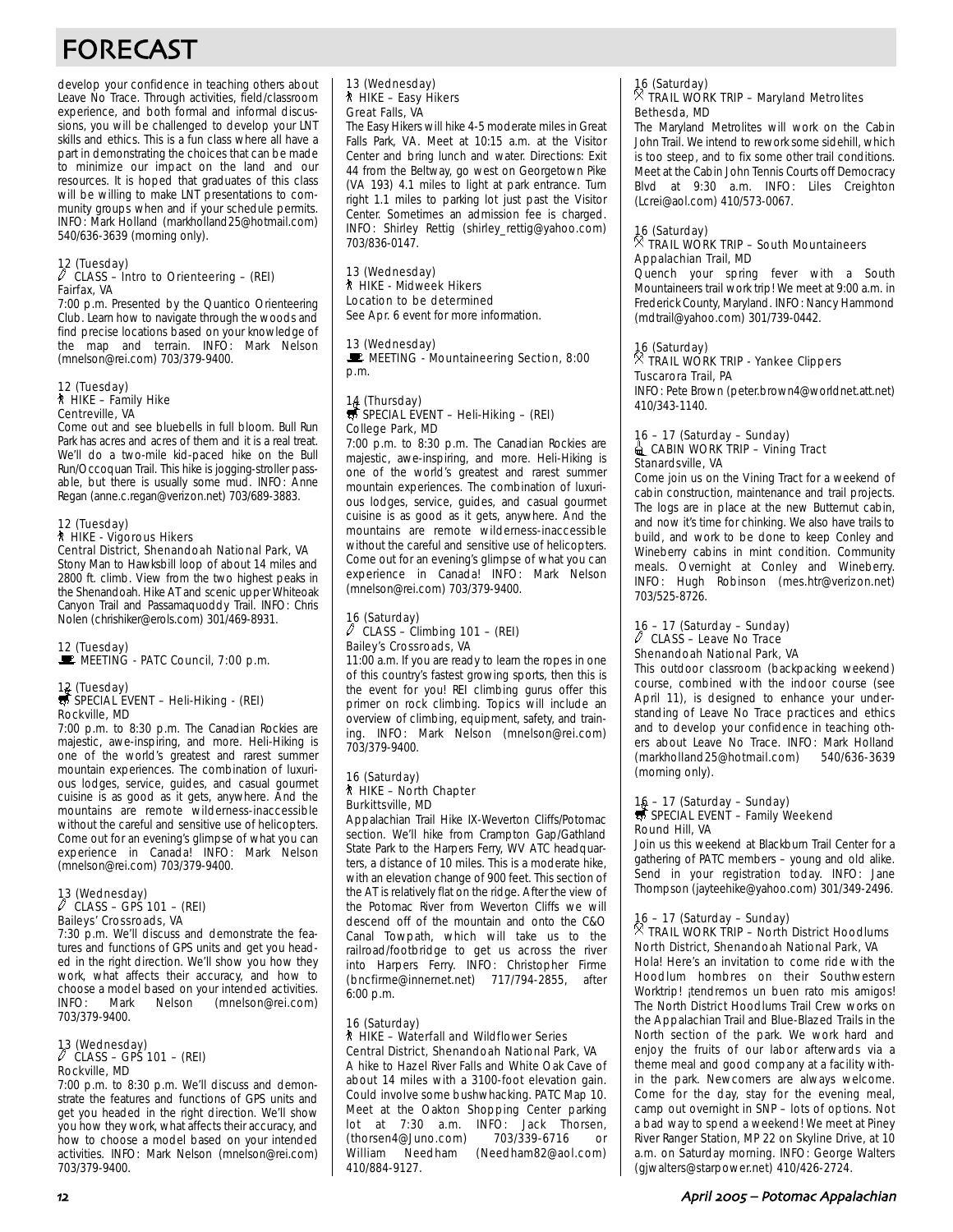

### 17 (Sunday) ` HIKE – Sunday Hikers Harpers Ferry, WV

This is an ambitious hike of some 12.5 miles, with a total elevation gain of about 1,400 ft. Starting in Harpers Ferry, we'll head south on the AT, climbing Loudon Heights and continuing to the Blackburn Trail Center. PATC Map 7. Volunteers will be needed to position cars at each end of the hike. INFO: Vince Ferrari (vincentferrari@gmail.com) 301/249-2210.

#### 19 (Tuesday)  $*$  HIKE – Family Hike Round Hill, VA

Come out and enjoy the beautiful area around the Blackburn Trail Center. This kid-paced hike will be rocky and steep. We will hike up to an overlook on this 1.5-mile circuit. INFO: Lauren Lang (at94L@ netzero.com) 571/242-3950.

#### 19 (Tuesday) ` HIKE - Long Distance Hike Front Royal, VA

REDBUD-III. The Third Annual Dogwood Memorial Hike, a 30-plus-mile loop around the Massanutten Mountains in George Washington National Forest, following the route of PATC's long distance hikes of a dozen years ago. This self-supported reprise will take us along the Massanutten East Trail, the Massanutten West Trail and the Tuscarora Trail to Elizabeth Furnace. The exact route is to be determined. INFO: Chris Nolen (chrishiker@erols.com) 301/469-8931 or Cliff Noyes (cliff.noyes@juno.com) 540/373-8267.

### 20 (Wednesday) a CLASS - HERA Climb For Life (REI) Fairfax, VA

7:00 p.m. Road Tour Kick Off Event, Join REI and HERA (Health, Empowerment, Research, and Advocacy) Women's Cancer Foundation, to raise awareness and money for ovarian cancer research, for the Climb for Life Road Tour. Participants will have access to local gyms and REI climbing pinnacles during a three-day weekend as they raise money for HERA. Meet world class climber, Kim Csizmazia of Black Diamond. INFO: Mark Nelson (mnelson@rei.com) 703/379-9400.

#### 20 (Wednesday) ` HIKE – Easy Hikers Comus, MD

We'll meet at 10:15 a.m. for this 5-mile hike with hills. Directions: I-270 north one exit beyond Father Hurley. Exit on Route 121. Turn right at the end of the exit ramp. Turn left onto Rt. 355 (Frederick Road) at the first light. Look carefully for the next turn left onto Comus Road. Follow Comus Road to the base of Sugarloaf Mountain where we will meet. Bring lunch and water. INFO: Margaret Chapman (MargtChapm@aol.com) 301/977-8988.

#### 20 (Wednesday) ` HIKE - Midweek Hikers Location to be determined

See Apr. 6 event for more information.

### 20 (Wednesday)<br> **SPECIAL EVENT – Best Local Hikes – (REI)** Bailey's Crossroads, VA

7:30 p.m. Join local guidebook author Paul Elliott for an evening and get ready to hit the trail! Paul will provide a selection of his favorite hikes from his book, 60 Hikes Within 60 Miles of DC, along with tips and suggestions on gear and planning to make your outings fun and memorable. INFO: Mark Nelson (mnelson@rei.com) 703/379-9400.

#### 21 (Thursday) a CLASS – Local Hikes – (REI) Rockville, MD

7:00 p.m. to 8:30 p.m. Are you new to the area or looking for new ideas on good places to hike within a 2-hour radius of Washington, DC? Join us for a discussion on different places to hike, day hikes and<br>backpacking. [INFO: Mark Nelson] backpacking. INFO: Mark Nelson (mnelson@rei.com) 703/379-9400.

#### 23 (Saturday) ` HIKE – West Virginia Chapter Central District, Shenandoah National Park, VA

Section 3, Thornton Gap to Skyland, 9.5 miles (15km). INFO: Dave Jordahl (wvpatc@hotmail.com or dave.jordahl@askdep.com) 240/777-7741.

### 23 (Saturday) . TRAIL WORK TRIP - Muddy Branch Trail (REI) Gaithersburg, MD

REI Annual Volunteer Service Project, 9:00 a.m. - 2:00 p.m., Join REI and the Maryland National Capital Park and Planning Commission as we construct the first section of the new Muddy Branch Trail, through Muddy Branch Park between Maryland Rt 28 and Maryland Rt 124. Minimum age is 14. Volunteers between 14 and 18 years of age must be accompanied by a participating parent/guardian. Registration is necessary to ensure we have proper tools, gear and t-shirts for all volunteers. Come out and be a part of Montgomery County's 100-Mile-Natural Surface Trail Initiative. INFO: Mark Nelson (mnelson@rei.com) 703/379-9400.

### 23 (Saturday) . TRAIL WORK TRIP – Rock Creek Park Washington, DC

Have you wanted to try out a trail work trip but didn't want to commit a whole weekend? Then come to Rock Creek Park. Our work trips are local and only last a half-day, leaving time to spend 3 hours picking up toilet paper at the local store. Meet at the Rock Creek Nature Center located south of the Military Road NW park entrance. INFO: Mark Anderson (dc.trails@verizon.net) 202/462.7718, or Ranger Ken Ferebee at 202/895.6221.

#### 23 – 24 (Saturday – Sunday) **@ CABIN WORK TRIP – Blackburn Trail Center** Round Hill, VA

2005 - a new work season with some new and several leftover jobs. Tasks include painting, installing new flooring in carriage house, basement digging and lots of landscaping and roadwork. No special skills required. Community meal on Saturday evening. INFO: Chris Brunton (trailbossbtc@msn.com) 703/924-0406.

#### 23 – 24 (Saturday – Sunday)  $\ell$  CLASS – Chainsaw

Central District, Shenandoah National Park, VA Chainsaw Class at Pinnacles in SNP. 15-student limit. Priority is being given to those who need to renew certification. INFO: Liles Creighton (Lcrei@aol.com) 410/573-0067.

### 23 – 24 (Saturday – Sunday) . TRAIL WORK TRIP – Shenandoah Bartenders Central District, Shenandoah National Park, VA

Join us for treadway restoration on the AT. Erosion has taken a toll on this section. The through-hikers are hitting their stride and beginning to pass through our territory. Let's show them how the PATC does trail work! Come for either day or the weekend. Limited cabin accommodations available, but tent<br>space aplenty. INFO: Cathie Cummins space aplenty. (Cathie@wfa.net) 703/631-7421.

### 26 (Tuesday) a CLASS – Intro to GPS – (REI) Fairfax, VA

7:00 p.m. This free clinic offers an overview of the features and functions of GPS units, and how to choose a model based on your intended activities. INFO: Mark Nelson (mnelson@rei.com) 703/379-9400.

#### 26 (Tuesday)  $*$  HIKE – Family Hike Boyce, VA

Come explore one of the largest collections of trees in the Southeastern U.S., at the State Arboretum of Virginia. Hopefully we will hit the peak blooming of the trees along Dogwood Lane. The Arboretum has more than half the world's pine species. Check out their web site at www.virginia.edu/blandy. We will hike along the Virginia Native Plant Trail, down Dogwood Lane, and to the Ginko Grove. It will be a kid-friendly, jogging-stroller passable hike of about 2-3 miles. INFO: Lauren Lang (at94L@netzero.net) 571/242-3950.

#### 26 (Tuesday)  $*$  HIKE – Family Hike Laurel, MD

Join us at 10:00 a.m. for a kid-friendly 2-mile hike in the Patuxent Wildlife Research Refuge, a bird's paradise. We will hike the Cash Lake, Valley, and Fire Road Trail, which are jogging-stroller passable. After the hike, we can enjoy the National Wildlife Visitor Center. INFO: Jennifer Chambers (jpckjkkc1@ starpower.net) 301/588-1716.

#### 26 (Tuesday) ` HIKE - Vigorous Hikers Hamburg, VA

We'll do a 15-mile circuit on Massanutten Mountain features an 1100-ft. bushwhack to the rocky top of Strickler Knob in the GWNF. INFO: Chris Nolen (chrishiker@erols.com) 301/469-8931.

#### 26 (Tuesday)

 $\mathbf{E}$  MEETING - Shenandoah Mountain Rescue Group (Business meeting), 7:30 p.m.

#### 27 (Wednesday) a CLASS – Map & Compass 101 – (REI) Rockville, MD

7:00 p.m. to 8:30 p.m. This clinic is aimed at the newcomer to map and compass. We will cover the basics such as understanding map symbols, orienting the map and compass, triangulation, declination adjustment, and reading terrain features. Participants are encouraged to bring their own compasses. INFO: Mark Nelson (mnelson@rei.com) 703/379-9400.

#### 27 (Wednesday) ` HIKE – Easy Hikers Great Falls, VA

We will hike about 5 miles along the Potomac from River Bend Park in Virginia to Great Falls Park on the Heritage Trail and return via the Upland Trail. Meet at 10:15 a.m. Some moderate hills and a couple of rocky areas. Elevation change of 50 ft. Bring water and lunch. Directions: Take Beltway to Exit 44, Georgetown Pike/Great Falls. Take Georgetown Pike towards Great Falls for 4.4 miles and turn right on River Bend Road. (This is the first right turn after the stoplight at Great Falls Park entrance road). Continue on River Bend Road for 2.1 miles to Jeffery Rd., right on Jeffery Rd. for 0.9 miles to Riverbend Park entrance. Meet in right hand parking lot beyond Visitors Center. INFO: Sigrid Crane (introibo@ worldnet.att.net) 703/938-0954.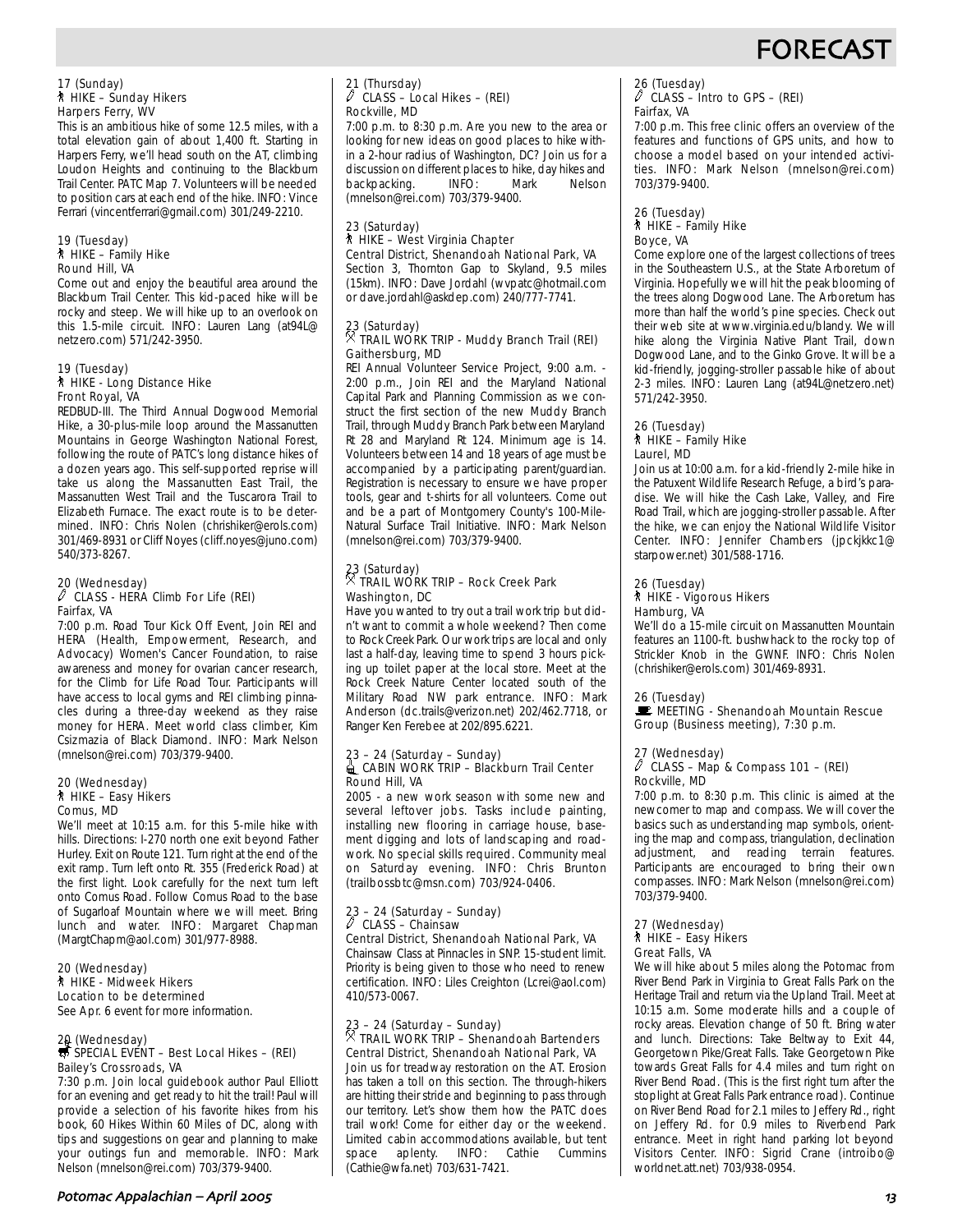# FORECAST

27 (Wednesday) ` HIKE - Midweek Hikers Location to be determined See Apr. 6 event for more information.

### 28 (Thursday) a CLASS – Map and Compass 101 – (REI) College Park, MD

7:00 p.m. to 8:30 p.m. This clinic is aimed at the newcomer to map and compass. We will cover the basics such as understanding map symbols, orienting the map and compass, triangulation, declination adjustment, and reading terrain features. Participants are encouraged to bring their own compasses. INFO: Mark Nelson (mnelson@rei.com) 703/379-9400.

### 30 – 5/1 (Saturday – Sunday) a CLASS – Backpacking 101 Location to be determined

This backpacking trip follows the previously listed class sessions. Limited to students enrolled in Backpacking 101 (see Apr. 4 event listing). INFO: John Browne (TPBackpack@patc.net) 703/425-5645.

### 30 – 5/1 (Saturday – Sunday) a CLASS – Wilderness First Aid (WSC) Alexandria, VA

A program of the Wilderness Safety Council, this eighteen-hour class includes classroom study, hands-on practice, and results in a two-year certification. The cost is \$160. INFO: Christopher Tate (http://wfa.net) 703/836-8905.

MAY

#### 1 (Sunday) DEADLINE – June Potomac Appalachian Material due to editors 5:00 p.m.

All items for the next issue of the newsletter due. Send Forecast events to PA-Forecast@patc.net and<br>all other articles to the editor at articles to the editor at lindashannonb@mac.com. NOTE: Do not send photos or articles to headquarters. E-mail for address.

#### 3 (Tuesday) MEETING - Trail Patrol, 7:30 p.m.

### 4 (Wednesday) ` HIKE – Easy Hikers Brandywine, MD

This is a 4-mile, easy circuit hike with an optional 2 mile extension in Cedarville State Forest. From Beltway exit 7, south on MD route 5 (Branch Ave.) merging with US 301 after 10 miles. Stay in left lane for 1.8 miles, left at Cedarville Road. Go 2.4 miles to intersection with Bee Oak Road. Turn right, proceed 1 mile to meeting place outside forest office at 10:15 a.m. Entrance fee \$4.00 per car. Bring lunch and water. INFO: Paul Van Order 703/536-4378.

4 (Wednesday) ` HIKE - Midweek Hikers Location to be determined See Apr. 6 event for more information.

4 (Wednesday) MEETING - New Members (PATC), 7:30 p.m.

#### 7 (Saturday)  $\hat{\mathbb{X}}$  HIKE – K9 Trailblazers Hereford, MD

We'll hike at a moderate pace for approximately a 5 mile loop through the Hereford section of Gunpowder Falls State Park. This will be our spring wildflower hike, and we'll take in the wide variety of flowers blooming in the woodlands and flood plains of Gunpowder Falls. This hike will be on wooded, rocky trails and on sometimes muddy trails down near the river. There will be relatively moderate climbs in and out of the valley (about 250 ft. total elevation change). Sturdy hiking boots with good ankle support are required. This is a joint hike with K9Trailblazers so well-behaved dogs are welcome as long as you keep them on a leash and scoop up after them. Maps, chocolate, and dog biscuits provided at the trailhead! Bring lunch, snacks, and water for you and your dog. Visit http://www.k9trailblazers.org for more details. INFO: Jeff Bolognese (jbolognese@k9trailblazers.org ) 410/247-4434.

#### (Saturday) ` HIKE – Natural History Trillium Hike Linden, VA

If you ever wanted to celebrate spring's flowering beauty, G. Richard Thompson WMA in Virginia is the place to visit. Several square miles of large-flowering white trillium, with a multitude of pink shading, carpet the forest floor. Accents of yellow lady slippers, red columbine, bluish geranium and numerous white flowers all add to the elegance of this natural cathedral. Scarlet tanagers, yellow and blue warblers (including a nice population of the Cerrulean warbler), mushrooms, snakes and toads, and just this time of the year make this my favorite hike of the year. We'll hike about seven miles with a gain of about 1,000 ft. INFO: Bob Pickett (pickett@us.net) 301/681-1511.

#### 7 (Saturday) . TRAIL WORK TRIP – Pinnacle Crew Shanghai, WV

The crew will be opening up a view and a new one-quarter mile trail to Pee Wee Point in Sleepy Creek Wildlife Management Area. Meet at 9:00 a.m. in Shanghai, WV (WV Rt. 7). INFO: Walt Smith (wsmith@visuallink.com) 540/678-1043.

### 7 (Saturday) . TRAIL WORK TRIP – South Mountaineers Appalachian Trail, MD

Everyone goes home happy and a bit tired from South Mountaineers events. We start at 9:00 a.m. in Frederick County. Why not join us? Please bring water, lunch, boots and gloves. INFO: Nancy Hammond, (mdtrail@yahoo.com) 301/739-0442.

#### 7 (Saturday) . TRAIL WORK TRIP - Yankee Clippers Fayetteville, PA

Meet at US 30 and PA 233 in the parking lot of Caledonia State Park. Departure 9:00 a.m. sharp. INFO: Pete Brown (peter.brown4@worldnet.att.net) 410/343-1140.

#### 8 (Sunday) ` HIKE – North Chapter Sylvan, PA

Tuscarora Trail Hike I: Tuscarora Mountain section: PA Rte 456 to PA Rte 16. This is a difficult hike of 14.4 miles, with an elevation change of 1200 feet. We'll see excellent views at the top of this ridge to the east of the valley below. It has a fantastic view at the southern half looking towards the west and on a



very clear day one can see the Sidling Hill cut from this view. INFO: Christopher Firme (bncfirme@ innernet.net) 717/794-2855, after 6:00 p.m.

10 (Tuesday)  $\mathbb E$  MEETING - PATC Council, 7:00 p.m.

#### 11 (Wednesday) ` HIKE - Midweek Hikers Location to be determined

See Apr. 6 event for more information.

#### 11 (Wednesday)

MEETING - Mountaineering Section, 8:00 p.m.

### 13 – 14 (Saturday – Sunday)<br>▄ CABIN WORK TRIP – Vining Tract Stanardsville, VA

Come join us on the Vining Tract for a weekend of cabin construction, maintenance and trail projects. The logs are in place at the new Butternut cabin, and now it's time for chinking. We also have trails to build, and work to be done to keep Conley and Wineberry cabins in mint condition. Community meals. Overnight at Conley and Wineberry. INFO: Hugh Robinson (mes.htr@verizon.net) 703/525-8726.

### 13-15 (Friday - Sunday)<br>≜ CABIN WORK TRIP - Highacre Harpers Ferry, WV

Join us as we continue to work on this beautiful old Victorian house in Harpers Ferry. There's always a lot of work to be done and everyone's invited. Bring work clothes and hiking boots (optional). INFO: Ben Mayock (BMayock@yahoo.com) 410/461-1327 or Pat Fankhauser (PFankhauser@ patc.net) 703/242-0693, Ext. 17.

#### 14 (Saturday) . TRAIL WORK TRIP – Cadillac Crew Washington, DC

Mark Anderson, District Manager for D.C. trails has asked the crew to help relocate an eroded trail in Rock Creek Park. This is a one-day trip that should be an opportunity to enjoy the Park and learn basic trail construction techniques. Bring water and a lunch for Saturday noon. INFO: Trudy Thompson (going2home2@yahoo.com) 703/938-3973 or Jon Rindt (jkrindt@shentel.net) 540/635-6351.

### 14 (Saturday) . TRAIL WORK TRIP – Rock Creek Park Washington, DC

8:15 a.m. to Noon. We're bringing in the big guns for this trip. The Cadillac Crew will join the Rock Creek crew to begin and possibly finish a re-route near the historic Boulder Bridge. Did someone say comealong? Meet at the Rock Creek Nature Center located south of the Military Road NW park entrance. INFO: Mark Anderson (dc.trails@verizon.net) 202/462.7718 or Ranger Ken Ferebee (ken\_ferebee@ nps.gov) 202/895.6221.

### 14 – 15 (Saturday – Sunday) . TRAIL WORK TRIP – Shenandoah Bartenders Central District, Shenandoah National Park, VA

You can't beat this merry band at making work look like a jolly good time. Work? What work? It's a loving embrace of our trails, either at the highest point on Skyline Drive, or on the Park's most remarkable mountain. This trail crew only works the premier spots and we want you to join us. INFO: Cathie Cummins (Cathie@wfa.net) 703/631-7421.

15 (Sunday) ` HIKE – Sunday Hikers Comus, MD We're going to visit an old favorite, Sugarloaf Mountain. In May on Sugarloaf, the mountain laurel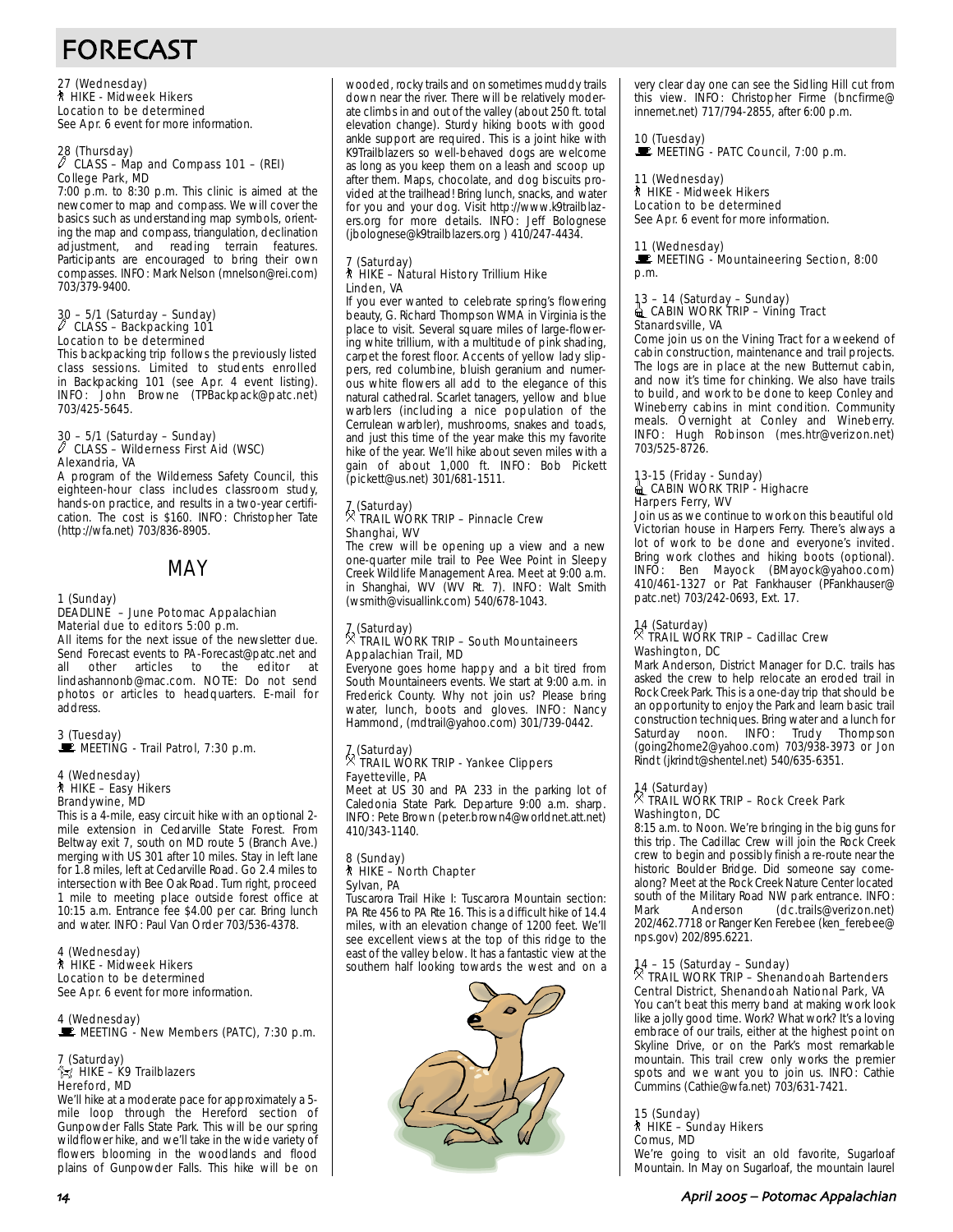and many other wildflowers come into bloom, and hopefully we'll catch them on their best weekend. This is an 8.5-mile moderate hike, with an elevation change of 1700 ft. On this route, we'll catch all the great overlooks and get a good workout as well. INFO: Vince Ferrari (vincentferrari@gmail.com) 301/249-2210.

#### 18 (Wednesday) ` HIKE - Midweek Hikers Location to be determined See Apr. 6 event for more information.

### 21 (Saturday) a CLASS – Lighter Weight Backpacking Vienna, VA

8:30 a.m. – 5:00 p.m. For both experienced and new backpackers. This one-day workshop is designed to acquaint backpackers with the importance of weight considerations when choosing and using equipment, and to instill a weight-conscience mind set when packing for an overnight trip. Fee: \$30.00 for PATC Members; \$40.00 for non-members. See ad elsewhere in this issue. INFO: John Browne (TPBackpack@patc.net) 703/425-5645.

### 21 (Saturday) . TRAIL WORK TRIP – Stonewall Brigade Woodstock, VA

Join the Stonewall Brigade to keep trails clear in one of PATC's least crowded and scenic districts. Experience unnecessary, all tools and training provided. Help us put together a new group of interested volunteers who like to be outdoors making trails more enjoyable for others. Our schedule will be the third Saturday of every month; you are welcome to join us as many times as you can. Work will usually be in the area covered by PATC Map F – Great North Mountain on the VA/WV border. Meet at the Wolf Gap Recreation Area campground parking lot (PATC Map F coordinates E-19) at 9:00 a.m. This trip is subject to forecast weather. Please check before going to the meeting site. INFO: Hop Long (theFSLongs@comcast.net) 301/942-6177 or Jim Tomlin (jtomlin@helix.nih.gov).

#### 21 (Saturday) . TRAIL WORK TRIP - Yankee Clippers Tuscarora Trail, PA

INFO: Pete Brown (peter.brown4@worldnet.att.net) 410/343-1140.

### 22 (Sunday) . TRAIL WORK TRIP – South Mountaineers Appalachian Trail, MD

An unusual Sunday South Mountaineers work event. We meet at 9:00 a.m. in Frederick County. Please bring water, lunch, boots and gloves. INFO: Nancy Hammond, (mdtrail@yahoo.com) 301/739-0442.

25 (Wednesday) ` HIKE - Midweek Hikers Location to be determined See Apr. 6 event for more information.

### 28 - 30 (Friday – Sunday) . TRAIL WORK TRIP – Cadillac Crew Stanardsville, VA

Memorial Day weekend is a great time to join the Crew as we maintain some tract trails and clear around cabins. The Vining Tract provides a lot of opportunities to enjoy the outdoors. Bring water and a lunch for Saturday noon. Community dinner on Saturday night. Overnight at Mutton Top Cabin –<br>great views. INFO: Trudy Thompson Thompson (going2home2@yahoo.com) 703/938-3973 or Jon Rindt (jkrindt@shentel.net) 540/635-6351.

#### 31 (Tuesday)

**De MEETING - Shenandoah Mountain Rescue** Group (Business meeting), 7:30 p.m. ❏

## FORECAST Book Review: 'Guide to ... Wildflowers and Trees'

An Illustrated Guide to Eastern Woodland Wildflowers and Trees, *by Melanie Choukas-Bradley. Illus. by Tina Thieme Brown, Charlottesville: University of Virginia Press, 2004. Hardcover, 6x9, 424p, b&w illus, glossary, index, bibliography. \$39.95.*

The book contains 350 plants but the author states that these are indigenous to eastern U.S. and that includes Sugarloaf Mountain. The book is a supplement to their book Sugarloaf. The front of the book provides the key to flowering plants. The flowers here are classified as to physical characteristics of that family. In identifying plants, a novice may still need to consult the glossary that is included. A very good map, not the usual Stronghold map, of Sugarloaf and the surrounding roads to the rivers is supplied.

The book is intended to be a simple guide to answer the question, "What is that flower over there?" The arrangement is by family with a description of family and samples with drawings, which is the system used in a USDA Graduate School course and the Audubon Society. The glossary is especially nice with drawings to illustrate the family's definition. I didn't know what panicles, pappuses, and umbels are. The introduction provides general knowledge on plant habitats and soil, and an explanation of their botanical keys.

Several years ago in the spring, on coming down from a mountaintop I saw a blue flower I had never seen before so I drew the flower parts. I had never been able to identify it, but upon going through this guide, I'm sure it was a bird's-eye speedwell, and now I'm glad I solved that question. ❏

*—Carol Niedzialek*

## PATC Paint at Duron Paints

For our southern district trail and tract overseers, Duron Paints in Charlottesville now has on file at that store the official PATC formulas for the different colors of paint we use out in the field. What ever color you need, be it white for the AT blazes, blue for the side trail blazes, or that "you really call that green?" for tract boundaries, or the lovely, um, purple for George Washington/Jefferson National Forests, they will have it there. Thanks to Mary Smith for getting this information to us after purchasing the tract boundary green. □

## **Overseer Discount Honored at the sole source**

Please consider joining PATC's Southern Shenandoah Valley Chapter as they participate<br>in the grand opening April 16, of the set in the grand opening, April 16, of the sole source, a new outdoors merchant located in Harrisonburg, Va., specializing in foot products geared for the hiker. You won't find any bikes or kayaks, but real good boots and walking shoes and socks, poles, and accessories for hiking.

According to the co-owner, Keith Trevvet, "We are primarily a performance and comfort footwear store with a focus on active lifestyles and walking. We are selling brands from Merrell, Garmont, Salomon, Columbia, La Sportiva, and Nike. And comfort brands from Naot, Dansko, Keen, and sport sandals from Chaco, and Teva. To set us aside from the average shoe store we are also carrying day hiking accessories, hiking poles daypacks, books maps, and compasses. To round out the complete dayhiking package we are also carrying some performance clothing, quick dry shorts and T-shirts and waterproof breathable jackets and pants. Not only are we a shoe store but David and I have a wealth of information about the local trails and hope to be an information center for folks wanting to learn about hiking and getting involved with the trail club."

A special bonus for PATC's overseers is that the sole source is honoring the 10 percent volunteer discount granted to PATC volunteers by many merchants. The store is located at 1790-92 East Market St., Harrisonburg, Va. 22801. For more information contact Dave Burns or Keith Trevvet (TheSoleSource@aol.com) 540/564.BOOT (2668). ❏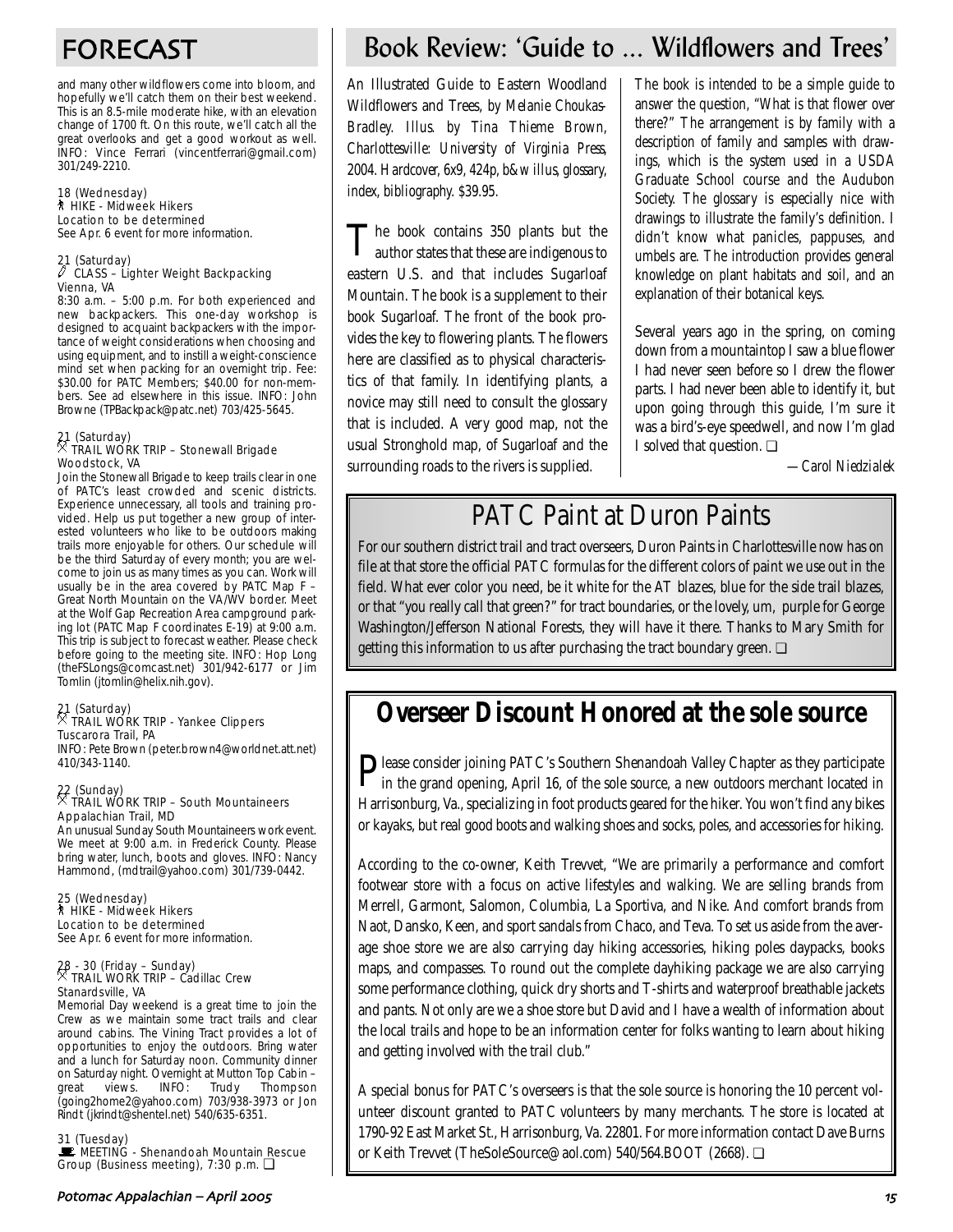# Bob Pickett's Appalachian Nature: The Arrival of Spring

Every year, I eagerly look forward to the first cold rains of spring. When the air temperature rises to about 40°F and an extended rain begins in the afternoon and continues into the evening, its time to put on my raingear and visit the vernal pools in search of amphibians.

Vernal pools are characterized by being small bodies of water that generally go dry by late summer. This eliminates predaceous fish from the pools. The pools are fueled by the decaying leaf vegetation that support insect larvae, fairy shrimp, and other invertebrate life that feed the amphibian larvae. Vernal pool amphibians are migratory breeders that move into pools to reproduce but spend most of their lives elsewhere. They include most members of the mole salamander family (Ambystomatidae) and many anurans (frogs and toads).

The first species to look for is the spotted salamander. In the course of one evening a welltimed rain event can result in hundreds of these large yellow-spotted mole salamanders traveling from the upland woods to these ephemeral water-filled basins for a few nights of frenzied mating. For reasons unknown to me, biologists have termed this mating mayhem a "breeding congress." Nuptial dances precede the deposition of numerous spermatophores by each male. Females pick up these sperm packets, and lay up to 250 eggs in the water over the course of several days. The underwater egg masses quickly swell with water into softball-sized masses. They are often white-cloudy (not always), firm in the hand, with the peripheral individual eggs somewhat flattened.

The spotted salamander is one of approximately 30 extant species in a single genus which make up the Ambystomidae family. This family of large salamanders is widespread in North America, but not found on any other continent. Ambystomatids are called mole salamanders for their tendency to live under litter or in burrows, emerging and returning to water only to breed. While the spotted salamander is an early season breeder,



there are other mole salamanders known to breed earlier. The tiger salamander can cross snow and ice to breed during January and February thaws, but, depending on how you look at it, perhaps the earliest breeder is the marbled salamander, who gets a head start by breeding in the dry vernal pool sites in the fall. The female will wrap herself around the eggs until the fall rains fill the pond, at which point, she will leave them to their own care. The big advantage of this timing is that when the spring-breeding salamander eggs hatch, the large marbled salamander larvae, being carnivorous (like all salamander larvae) have an unlimited and convenient food source.

Most of the mole salamanders will breed in these vernal pools for a week or less and then retreat to their subterranean habits for the rest of the year. Species that adapt such a breeding technique are known as explosive breeders. The deposited eggs then begin a race against time. The abandoned eggs require about three months to hatch and metamorphose into juveniles (depending on species) and must be able to leave the aquatic environment before the pool dries up.

The spring rains bring more than just large salamanders to these vernal pools. There is perhaps nothing more exciting than to hear the first wood frogs of the season. Their ducklike calls will fill the air for several days as these explosive breeders emerge and congregate in the hundreds. The wood frog egg mass contains 500 or more eggs, is more often clear and more gelatinous, with the peripheral eggs retaining their spherical shape. Egg masses are laid in communal clusters, with often more than a hundred females producing egg masses in the same location of the pool.

Wood frogs are truly remarkable creatures. They are the most widely distributed amphibian in North America, and are the only ones found north of the Arctic circle. One of their unique capabilities is their freeze-tolerance. They can withstand temps of 21° and freezing of 60-70 percent of their internal body water. This they do by flooding the cells with glucose, a natural sugar, which acts as an antifreeze, protecting the cell walls from erupting. Additionally, much of the cell water is osmot-

ically removed from the cells and organs to the intracellular space, where it can freeze and not affect the integrity of the cell walls or internal organs. When this frozen condition persists

for sixteen hours, the heart goes into cardiac arrest, with no further heartbeat until the frog is thawed out. Gray tree frogs, chorus frogs, and spring peepers also have a freeze-tolerance, although research has demonstrated a freeze tolerance of up to only 50 percent of the inter-

nal body fluids. Surprisingly, toads do not have this ability. They survive the winter simply by burrowing below the freeze line.

Three species of tree frogs breed in vernal pools; the chorus frog, the gray tree frog, and the spring peeper. Of these, only the summerbreeding gray tree frog will not be found in the March pools. Chorus frogs can be identified by their song, which resembles running your thumb along the teeth of a plastic comb. Females deposit several small masses of 20 to 100 eggs attached, in shallow water, to grasses or other material. Another explosive breeder, their calling period is very ephemeral, lasting about a week, depending on the weather.

Beginning with, or shortly after the wood frogs and chorus frogs begin their calling, the spring peeper will begin its serenade. Everyone recognizes the high-pitched "preep" of the spring peeper. It's believed that spring peepers exert more energy in an evening of calling than any other animal in the world with respect to their size. Up to a thousand eggs are attached singularly to underwater grass stems. Unlike the explosive breeders, the spring peeper is an extended breeder, with its mating call being heard over the next six or more weeks.

If you were to visit a breeding pond after the eggs are laid, you can guess the amphibians by the nature of the egg masses. Frog eggs are found in a surface mass, toad eggs in a long double string, and mole salamander eggs in firm masses in deeper water.

Vernal pools are critical habitats for these highly seasonal amphibians and their predators and prey. The dynamic interactions of the pool residents create a living classroom that provides an ideal ecological teaching environment. And this is the time to go out and discover their beauty. ❏

*—Bob Pickett*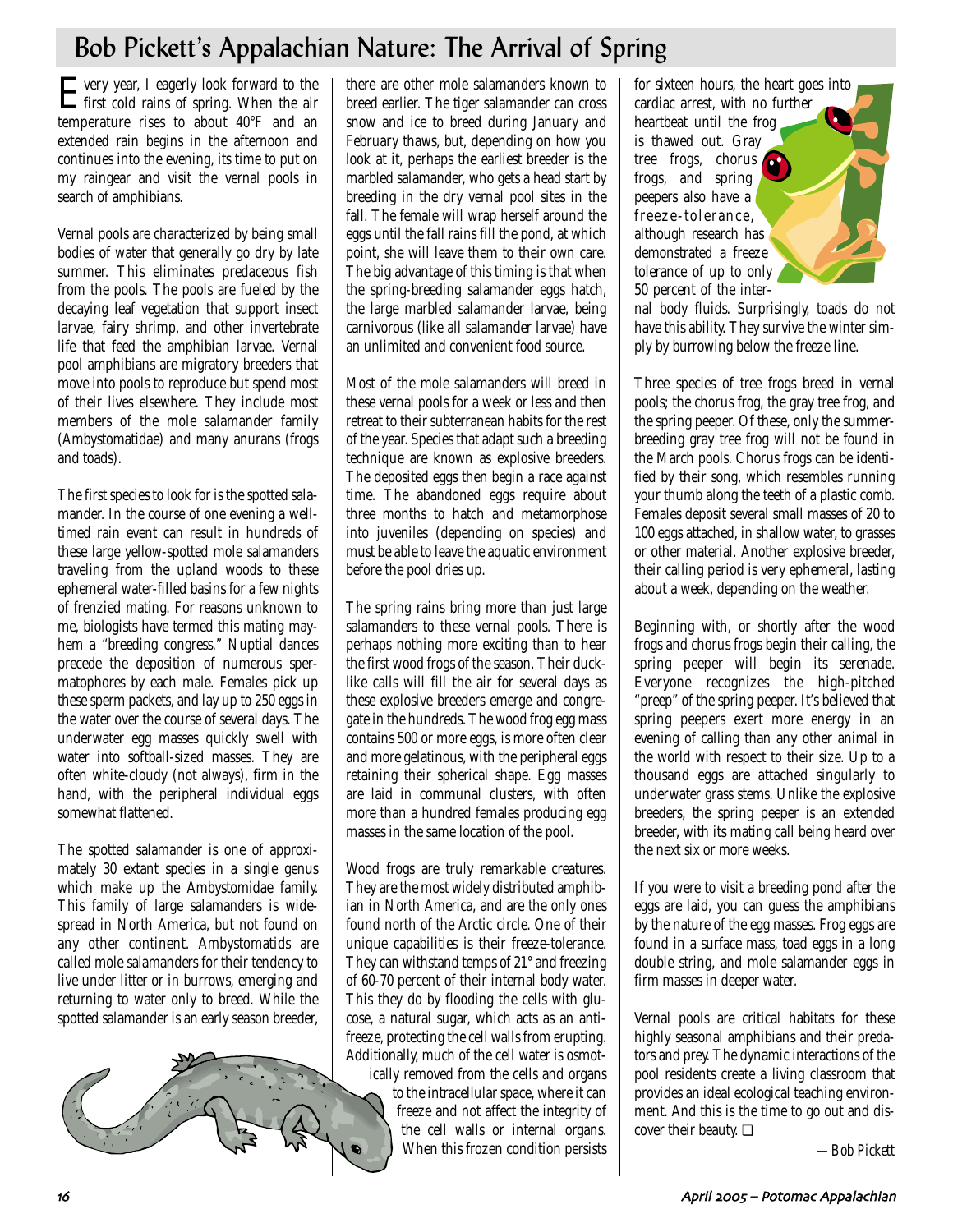## TRAILHEAD

 $\mathbf{W}$ inter had a fling in late February after a **V** few false calls. But at least there is more sun and it is getting warmer so the snow and ice depart quicker. Except for a few, most overseers and trail crews are waiting for March to begin the season's work. Those who were out in February report that winter has been kind so far with fewer than usual blowdowns and, other than the normal frost heave, trails are in relatively good shape.

### **Back On Line**

The PATC on-line work-trip reporting system is finally functioning after over six months of server and other problems. The system response is quick and the reports are being sent to the proper places. A special thanks goes to Steve Koeppen for his tireless effort working with the Trails community and getting the system running again.

### **PATC/Forest Service Meeting**

Several PATC District Managers, the SOT, and Heidi Forrest met with Lee District Rangers on Feb. 26 in Edinburgh, Va. Work to be done by seasonal crews and a number of other trail maintenance topics were discussed. The focus of discussion was the use of chainsaws and chainsaw certifications. By the time this is published, the class, scheduled for mid-March, will be over.

Chainsaw certifications given by the ATC will be either apprentice or intermediate. These equate to the Forest Service "A" and "B" level certifications, except that "B" certification includes felling. A Forest Service "C" or "C Certified" level is given to those with more extensive experience and training (C means complex, indicating that the person can handle any situation. C Certified means that the person can certify people as A, B, or C saw operators.)

ATC recertification requires full attendance at a weekend course. Lee Ranger District recertification requires that the person attend the second day of class (outdoors) and demonstrate proficiency. ATC upgrade from apprentice to intermediate requires attendance at a weekend course both days. Lee Ranger District upgrade from A to B can be done by calling the Lee Ranger District instructors and arranging a time to demonstrate skills and abilities to follow safe practices. You must have attended the Lee Ranger District course to obtain the recertification.



At the recent wedding of Sandi Marra and Chris "Trailboss" Brunton, a collection of Blackburn caretaker alumni gathered on the lawn following the ceremony. Needless to say, the wedding took place at the Blackburn Trail Center where the bride and groom met each other — as well as these great folks! Front row: Philippe Pierre (Crazy Frenchman), 2001; Sarah Clemmitt and Kai Parlett, 2003 and 2004; Bobby Lowery (Treeslayer) 1984; Wolf Alterman (Jester), 1995 Back row: Bill Parlett; (Smith, of Smith and Jones), 2003 and 2004; Don Looney (Looney Tunes), 1992; Elizabeth McGowan (Blister Sister), 1992; Mary Sue Roach (Southern Harp), 1996 and 1997; George Roach (Traveling Man), 1996 and 1997; Jack Eshelman (I.D.H.F.H.), 1990; Jan Eshelman (Goldilocks), 1990. Bride and groom on porch in background. (Trail name is shown in parenthesis. Year shown is year worked as caretaker.)

The wedding took place on Saturday, Sept. 18, 2004, following a long (a very long) engagement. Though Hurricane Ivan was wreaking havoc along the East coast the skies cleared in time for the ceremony on the Blackburn lawn. In addition to family members, many friends from PATC, ATC, and our years with the AT were among the guests. A wonderful time was had by all! ❏

*—Chris "Trailboss" Brunton*

Personal Protective Equipment (PPE) is required by both the ATC and Lee Ranger District (and PATC). The only difference at this time is that saw operators must wear 8 inch boots in the Lee Ranger District and can wear 6-inch boots for ATC and on PATC lands. Boots must be all leather and cut resistant. First aid and CPR training is required for saw operators.

On a technical note: Chainsaw classes in the future will address felling. Those interested in becoming a feller should make that need known to instructors. You are urged to attend a Lee Ranger District course if this is the case. Alternatively, attending the Game of Logging is beneficial. A problem that has been identified is that the course as outlined in the Missoula curriculum teaches the old method of felling, and ignores the safer borecut method. Borecuts offer benefits of safety and control over the tree that older straight cuts don't. This holds true for blowdowns as well as felling or large leaners. All PATC saw operators should learn to make bore cuts safely.

Those who labored through the discussions on chain saw certification were rewarded with a great chili lunch offered up by Ranger Don Sawyer.

### **Polar Bears Rebuild PHT Stream Crossing**

Braving the winter elements, Dan Radke, Bruce Glendening, and Ric Francke ventured into Pimmit Run on Feb. 12 to reconstruct the stepping-stone ford conveying the Potomac Heritage Trail. Accumulated high water had washed out the northern side of the crossing and effectively cut the PHT in two.

See Trailhead, page 18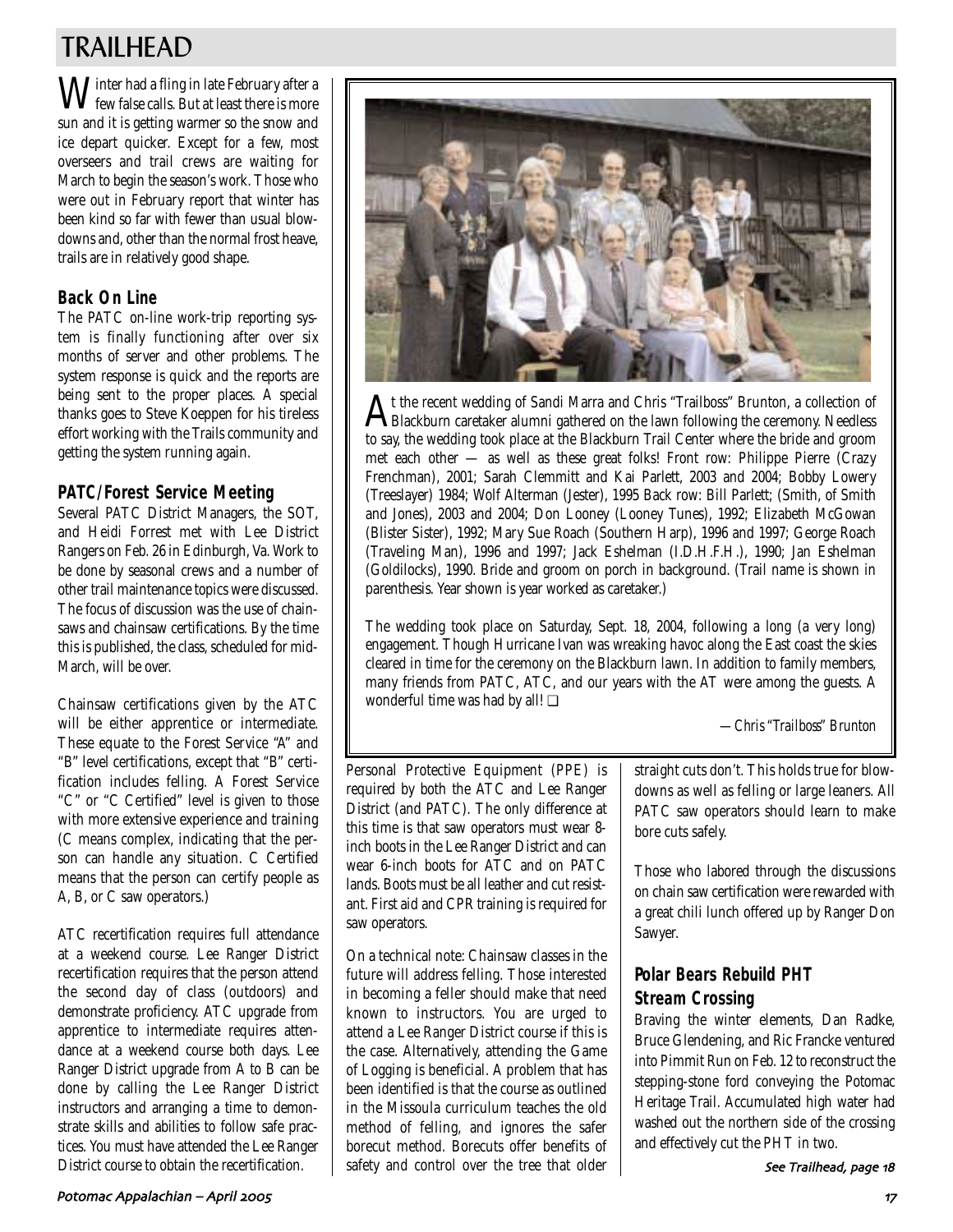#### Trailhead, from page 17

Protected by hip waders against the effect of cold water on their lower extremities, the three intrepid polar bears hooked up a winch and began to maneuver boulders through the water and into position at the ford. Waders, however, provided no thermal protection for hands and fingers as they threaded chains under some rocks and flipped others endover-end through the depths.

Cold water turned out to be no match for polar bear blood, though, as the final stepping stone was successfully moved into position just before hands went numb.

The crossing has now been restored to a passable condition and the trail reconnected; although a follow-up visit will be required, the polar bears have retired from their midwinter labors and returned to hibernation until spring.

### **Rock Creek Relo**

The Rock Creek Park work crew is getting a helping hand from the big guns this year. In May the Cadillac Crew will swoop in on Washington, D.C. and help with Rock Creek Park's first major reroute in several years. The setting is a beautiful section of the Valley Trail that runs close to Rock Creek near the historic Boulder Bridge (a bridge built literally with a veneer of large boulders). After a hard rain, parts of this trail are underwater and other sections are being undercut by Rock Creek, which suffers from fast runoff problems typical of urban streams.

DC Trails Manager Mark Anderson is looking forward to the help and hopes the Cadillac Crew can help cut the time it takes to do the reroute. He's also hoping to see a grip hoist in action. The last trail diversion undertaken by the Rock Creek crew took half a season, cutting into the DC crew's ability to take care of smaller problems in the trail system. This reroute is a little easier, but still involves several difficulties. The hillside is steep in areas, the work will demand care to minimize impact in an environmentally sensitive area of the park, and a rocky outcropping near the end of the reroute poses challenges for finding the best route which is uphill of the old trail.

The Rock Creek Park crew typically includes 6-10 individuals who work on smaller half-day projects. The Cadillac Crew, on the other hand, is often involved in larger scale efforts. The cross pollenation will give both groups exposure to different working styles while laboring to get an important trail reroute done.

### **Stonewall Brigade Makes a Comeback**

The Stonewall Brigade Trail Crew will again be working the Great North Mountain area of the George Washington National Forest. Most trips will be on the third Saturday of the month. The Brigade is recruiting volunteers who like to be outdoors and make trails more enjoyable for others. No experience is necessary. Tools and training are provided. You are welcome to join us every month, a few times a year, or as many times as you can.

The Brigade meets at the Wolf Gap Recreation Area campground parking lot (PATC Map F coordinates E-19) at 9:00 a.m. Trips schedules may change due to prevailing or forecast weather. Please check before going to the meeting site. Hop Long (theFSLongs@comcast.net) 301/942-6177 or Jim Tomlin (jtomlin@helix.nih.gov).

### **Hoodlums "Irish" Kickoff**

The North District Hoodlums crew was to kick off their trail year with the March "Irish" work trip on the fourth weekend of March. After that, the crew si to revert to their traditional third weekend of the month with work trips from April through October. John McCrea has compiled an excellent detailed summary of AT conditions and potential projects and along with some projects on the BB trails; it appears that the Hoodlums have enough work on the boards to last all year...and then some. Contact George Walters (gjwalters@starpower.net).

Please send any interesting tale, technical advice, individual or group accomplishments, and trail maintenance questions to Trailhead, c/o Jon Rindt, 621 Skyline Forest Drive, Front Royal, VA 22630 or to jkrindt@shentel.net. ❏

Tails from the Woods by George Walters **POTOMAC APPALACHIAN** 



(UPS-440-280) ©2005, Potomac Appalachian Trail Club, Inc. Published monthly by the Potomac Appalachian Trail Club, 118 Park Street, S.E., Vienna, VA 22180. Periodical class postage paid at Vienna, VA. Postmaster: send address changes to: Potomac Appalachian Trail Club, 118 Park Street, S.E., Vienna, VA 22180 Subscription: (Free with PATC membership) \$6.00 annually; \$.70 single copies.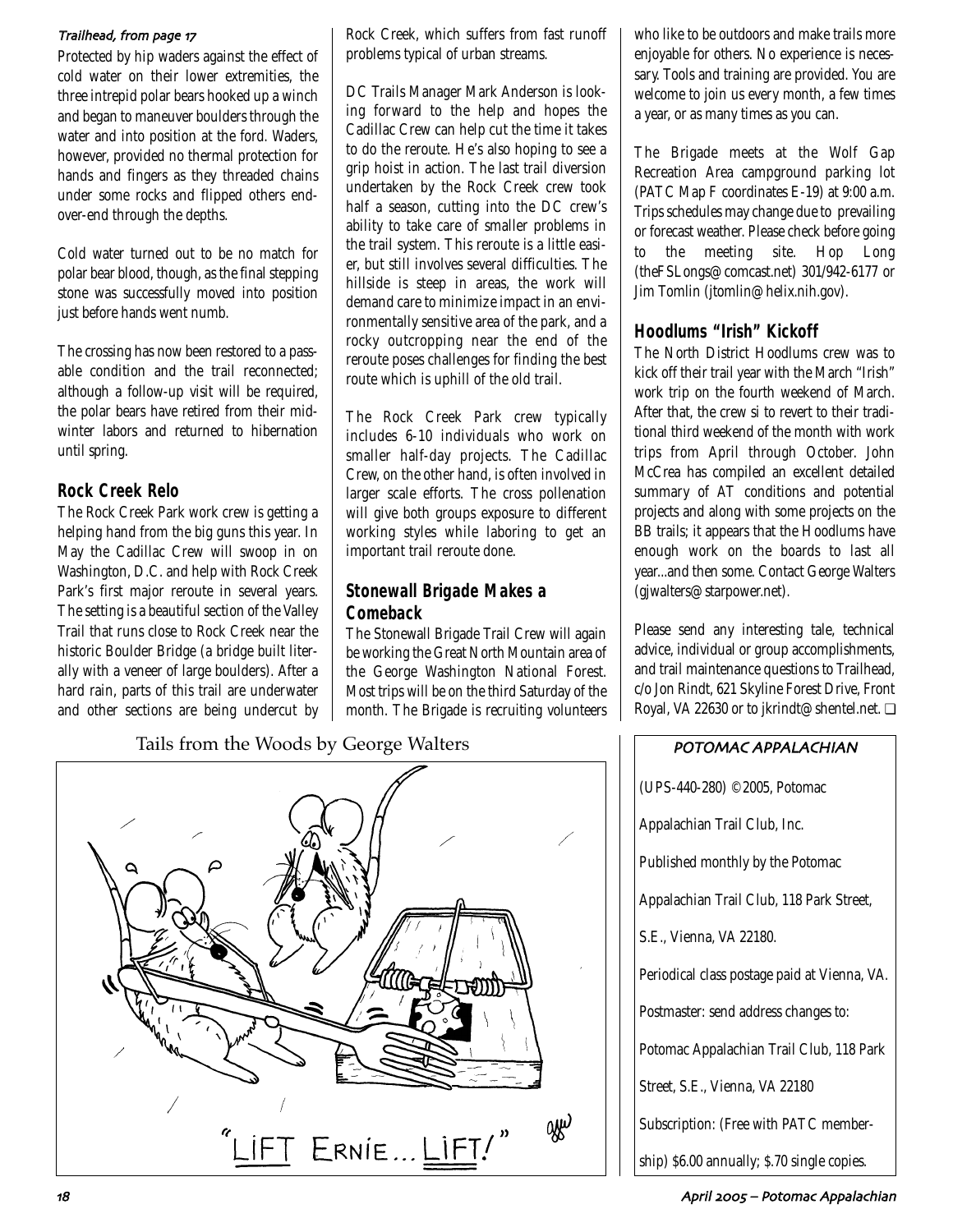# VOLUNTEER OPPORTUNITIES

## Volunteers needed for the Family Weekend April 16-17, Blackburn Trail Center

YOU can make the Family Weekend a success by stopping by and giving a hand! Needed are people to help in the kitchen preparing food and/or cleaning up, as well as with various planned activites. Even if you can only help with one meal or activity, we'll have a job for you. Details are in the front of the *PA* or log onto: www.PATC.net. Contact Jane Thompson, 301/349-2496, jayteehike@yahoo.com, to sign up or for more information.

## Trail Talkers: Talk the Walk!

The PATC is looking for a few talkative people to become spokespersons for the PATC's newest program, Trail Talkers. This will be a group trained to take the message on the road, speaking to community groups and at festival tables to help spread the word about the PATC and its recent activities. The group sets up a box of marketing tools (banners, signs, fliers, etc.) to take with them when "talking the walk." Take a backpack to a college fair, fill it with 30 lbs. of camping gear, and then challenge the students to see if they could hike 2,000 miles carrying such a heavy load. Become a champion for the Tuscarora Trail and the AT. Talk to scout groups or educate scout leaders. There are lots of opportunities out there to promote our club. We can use your help. This group requires energy, the love of the trail, and a few free hours each month to participate. The times are flexible. For those interested in joining the Trail Talkers group, please contact Jane Thompson, 301/349-2496, jayteehike@yahoo.com.

## TRAIL OVERSEER DISCOUNTS

PATC OVERSEERS GET DIS-COUNTS from the following merchants who support our volunteer programs: Blue Ridge Mountain Sports (Charlottesville, Tidewater) – 20%, Hudson Trail Outfitters (Metro D.C.) – 15%, The Trail House (Frederick, Md.) – 15%, Casual Adventures (Arlington, Va.) – 10%, Campmor (mail order via PATC HQ) – 10%, Weasel Creek Outfitters in Front Royal – 10%, and The Outfitter at Harpers Ferry – 15%. Check the back page of the PA for the latest trail, cabin, and shelter overseer opportunities. All PATC members receive a 10% discount from Blue Ridge Mountain Sports. Be sure to have your membership ID or overseer ID ready when you shop.

## FOR SALE

BICYCLE TRAILER, Burley D'Lite, in good condition. \$175 OBO. Located in Rockville, MD. Contact Al Taylor (alt@ieee.org).

## FREE TO GOOD HOME

Need some boots? Have an extra tent? Looking for a hiking buddy? The Swap Meet might be just the place to start your search. Send your queries to PA@PATC.net.

## HIKING PARTNERSHIPS

I live in Gaitherburg, MD and am looking for hiking and camping buddies. I am 29 and willing to hike/camp anywhere. I prefer to do something within 120 miles of the DC area. I also have a dual propane stove unit that I am giving away. Any takers? Contact Jeffrey Scott (knight\_1\_nu@ yahoo.com) 301/466-3373.



Notices are published free of charge for PATC members only. PATC cannot vouch for any of the advertised items. No commercial advertisement or personal notices unrelated to hiking will be accepted. Deadline for inclusion is the first day of the month preceding issuance of the newsletter. Notices will be run for three months, at the discretion of the editor, unless we are otherwise advised. ❏

## LOST AND FOUND FOUND:

Thin frame eyeglasses found at Michener Cabin November 2004.

Winnie the Pooh satchel, Fabiano hiking boots, and Timberland hiking boots found at Cliff's House January 2005.

These items can be claimed at PATC headquarters. Please call Pat Fankhauser at 703/242-0693, Ext. 17 to identify them.